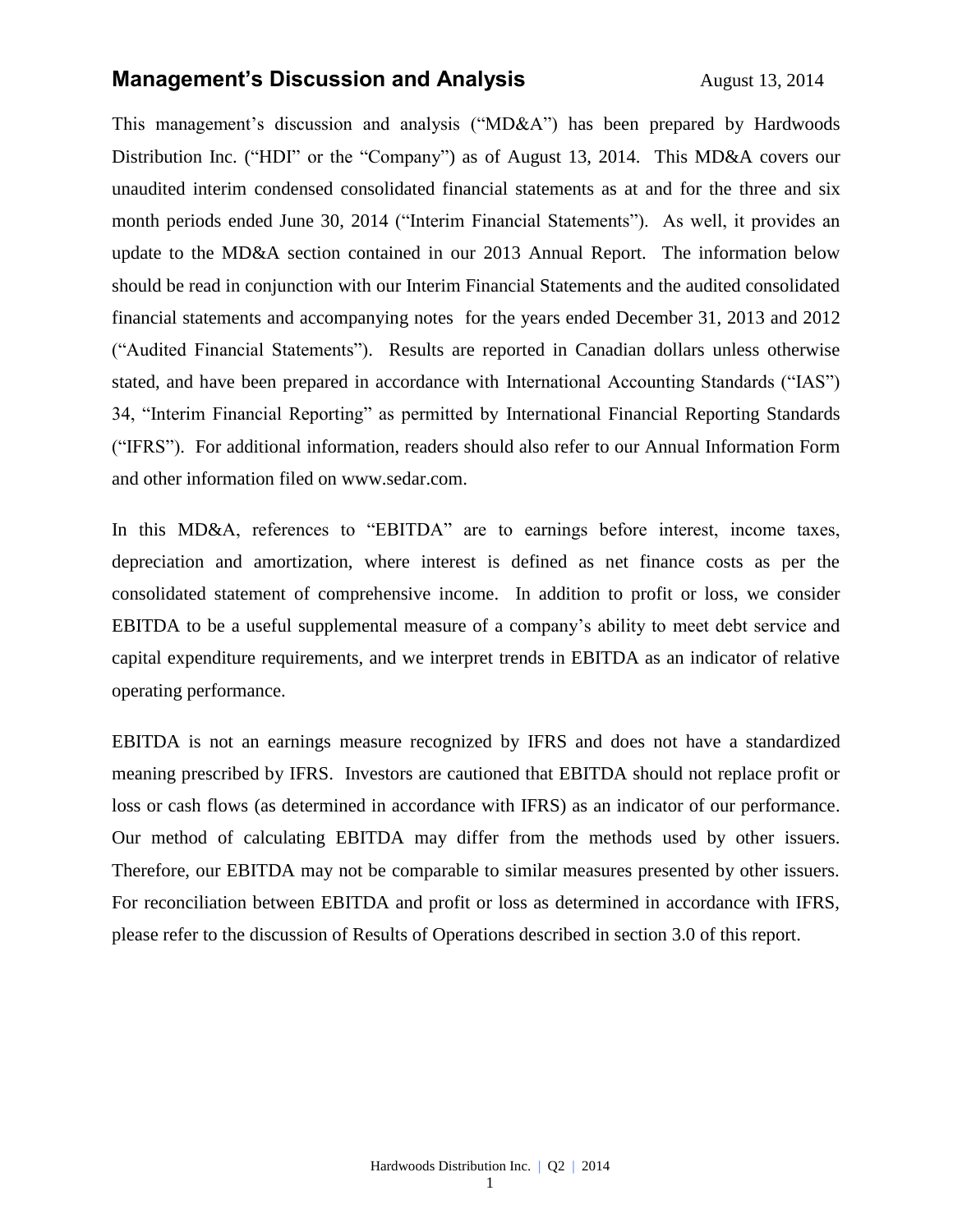

# **Contents**

This MD&A includes the following sections:

- 1.0 Executive Summary
	- 1.1 Overview
	- 1.2 Outlook
- 2.0 Background
	- 2.1 Company Overview
	- 2.2 Business and Industry Overview
- 3.0 Results of Operations
	- 3.1 Three Month Periods Ended June 30, 2014 and June 30, 2013
	- 3.3 Six Month Periods Ended June 30, 2014 and June 30, 2013
- 4.0 Quarterly Financial Information and Seasonality
- 5.0 Liquidity and Capital Resources
	- 5.1 Cash Flows from Operating, Investing and Financing Activities
	- 5.2 Working Capital
	- 5.3 Revolving Credit Facilities and Debt Management Strategy
	- 5.4 Contractual Obligations
	- 5.5 Off-Balance Sheet Arrangements
	- 5.6 Financial Instruments
	- 5.7 Share Data
	- 5.8 Dividends
- 6.0 Related Party Transactions
- 7.0 Critical Accounting Estimates and Adoption of Changes in Accounting Policies
	- 7.1 Critical Accounting Estimates
	- 7.2 Adoption of New Accounting Policies
- 8.0 Risks and Uncertainties
- 9.0 Internal Control over Financial Reporting
- 10.0 Note Regarding Forward Looking Information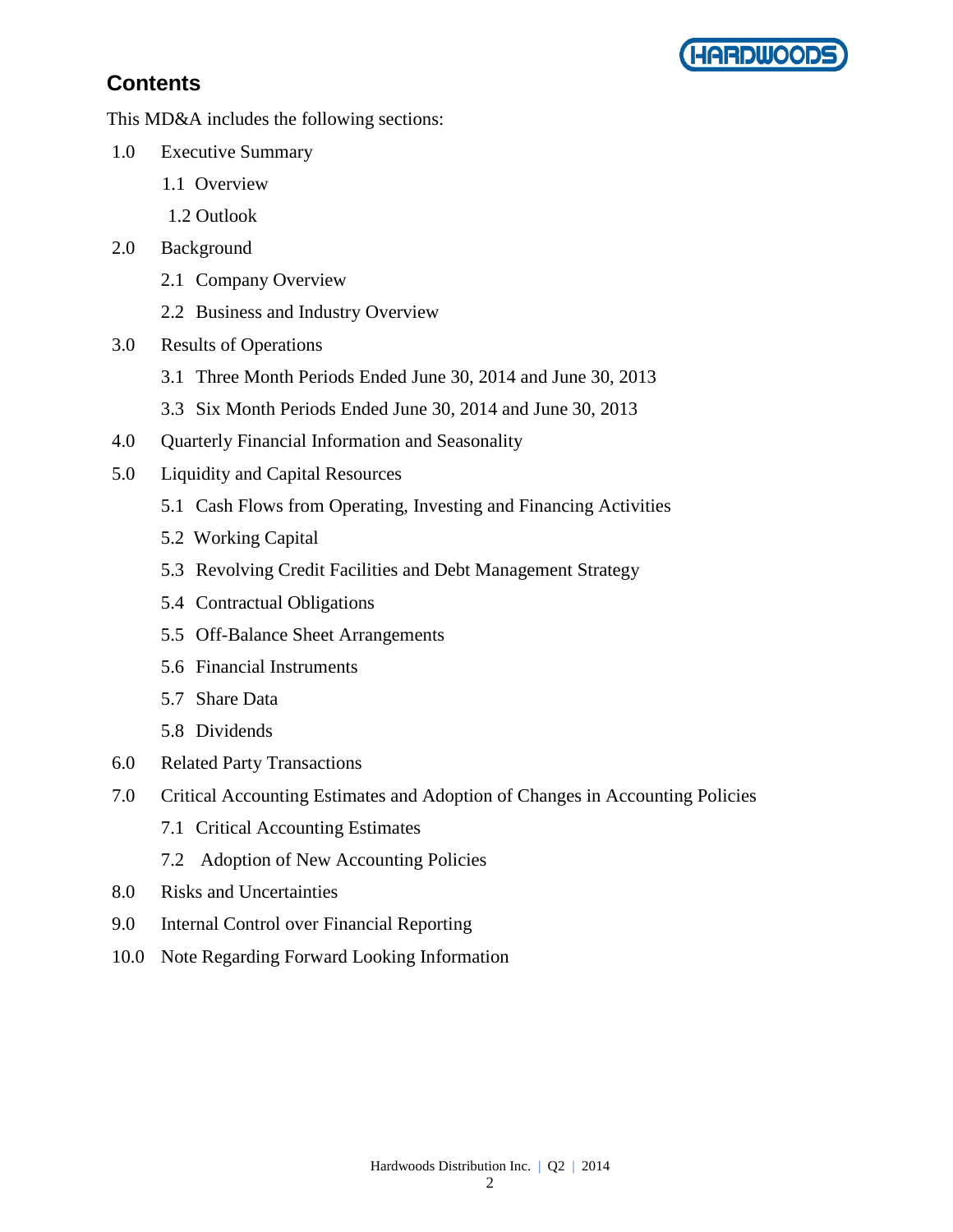## **1.0 Executive Summary**

#### 1.1 Overview

We achieved the best quarterly sales results in our history and generated near-record EBITDA in the three months ended June 30, 2014. Second quarter revenue climbed 24.5% to \$119.0 million and EBITDA increased 11.9% to \$7.5 million, compared to the same period in 2013. This was our strongest quarterly EBITDA performance in 10 years. Profit for the period was \$4.0 million, down slightly from \$4.4 million a year ago, primarily reflecting higher US corporate taxes as well as a decrease in foreign exchange gains between the periods.

*Three Months Ended June 30th :*



Results were also strong in the six months ended June 30, 2014, with sales up 20.5% to \$220.0 million and EBITDA rising 6.4% to \$12.6 million. We recorded first half 2014 profit of \$7.0 million.



Organic and acquisition-based growth contributed to the strong sales performance in both the second quarter and first half 2014 periods, supported by continued improvement in the US housing market. According to the US Census Bureau, the seasonally adjusted annual rate of US housing starts averaged 980,333 starts during the second quarter, up 13.4% from 864,667 in the same period last year.

*Six Months Ended June 30th :*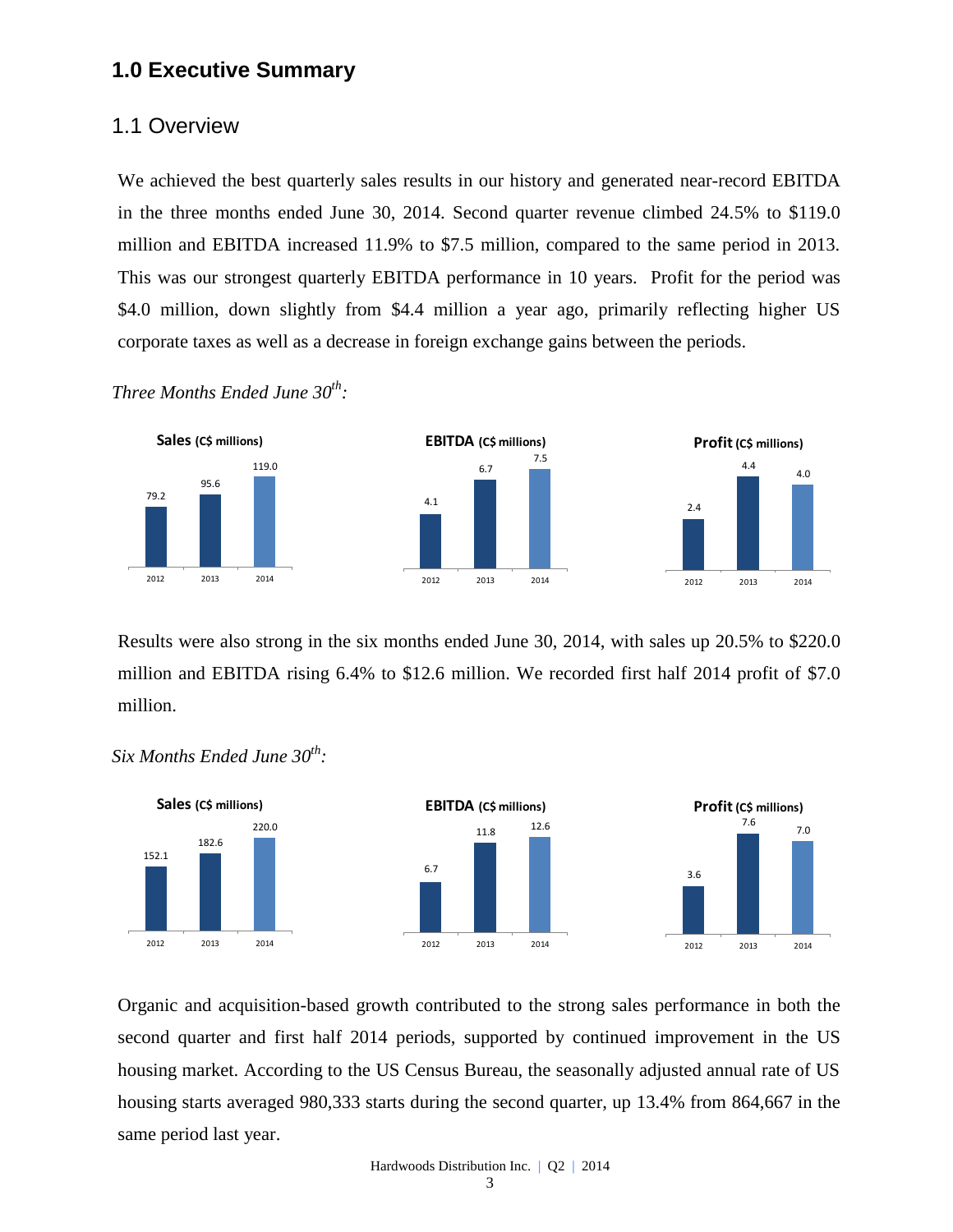Sales results also benefitted from a year-over-year decline in the value of the Canadian dollar relative to the US dollar. A weaker Canadian dollar benefits us by: i) increasing the value of sales and profits earned in our US operations when translated into Canadian dollars for financial reporting purposes; ii) increasing the selling price of US dollar-denominated products sold to our Canadian customers; and iii) improving the export competitiveness of our Canadian industrial customers, many of whom have the capability to sell their manufactured products in the US.

Product pricing was mixed for the second quarter, with hardwood lumber prices higher and domestic panel prices remaining generally stable compared to the same time a year ago. Prices for some of our import products were weaker year-over-year, reflecting the impact of preliminary duties of 22% that were added to the price of Chinese plywood imports in the second quarter of 2013 due to a trade dispute in the US. These duties did not apply in the current period because the trade case was dismissed in the fourth quarter of 2013.

As anticipated, second quarter and first half gross profit margin did not match the unusually high results achieved last year during a period of rapid product price escalation. At 17.2% and 17.6% respectively, gross margins in the three and six month 2014 periods reflect more stable product pricing, increased competition, and strategic efforts to increase market share in certain parts of the business. Second quarter margin also reflects the addition of the Hardwoods of Michigan Inc. ("HMI") business, which we acquired on April 28, 2014.

Based in Clinton, Michigan, HMI is a fully integrated producer and exporter of high quality hardwood lumber and is expected to generate approximately \$33 million in additional revenues annually, with opportunity to grow. HMI provides cross-selling opportunities for our established lines of import products and expands upon our value-added manufacturing capabilities. HMI is a strong and strategic addition to the business, well-timed to the ongoing recovery in the US housing market. In conjunction with the HMI transaction, we increased our US credit facility from US\$50.0 million to US\$79.1 million and extended the term of the facility to April 27, 2017.

We were successful in increasing cash provided by operating activities by \$12.0 million during the second quarter, compared to the same period in the prior year. This increase in operating cash flow came primarily through more efficient management of working capital, and allowed us to finance a substantial portion of the HMI acquisition with internally generated cash flow while maintaining a strong balance sheet to support our future growth initiatives.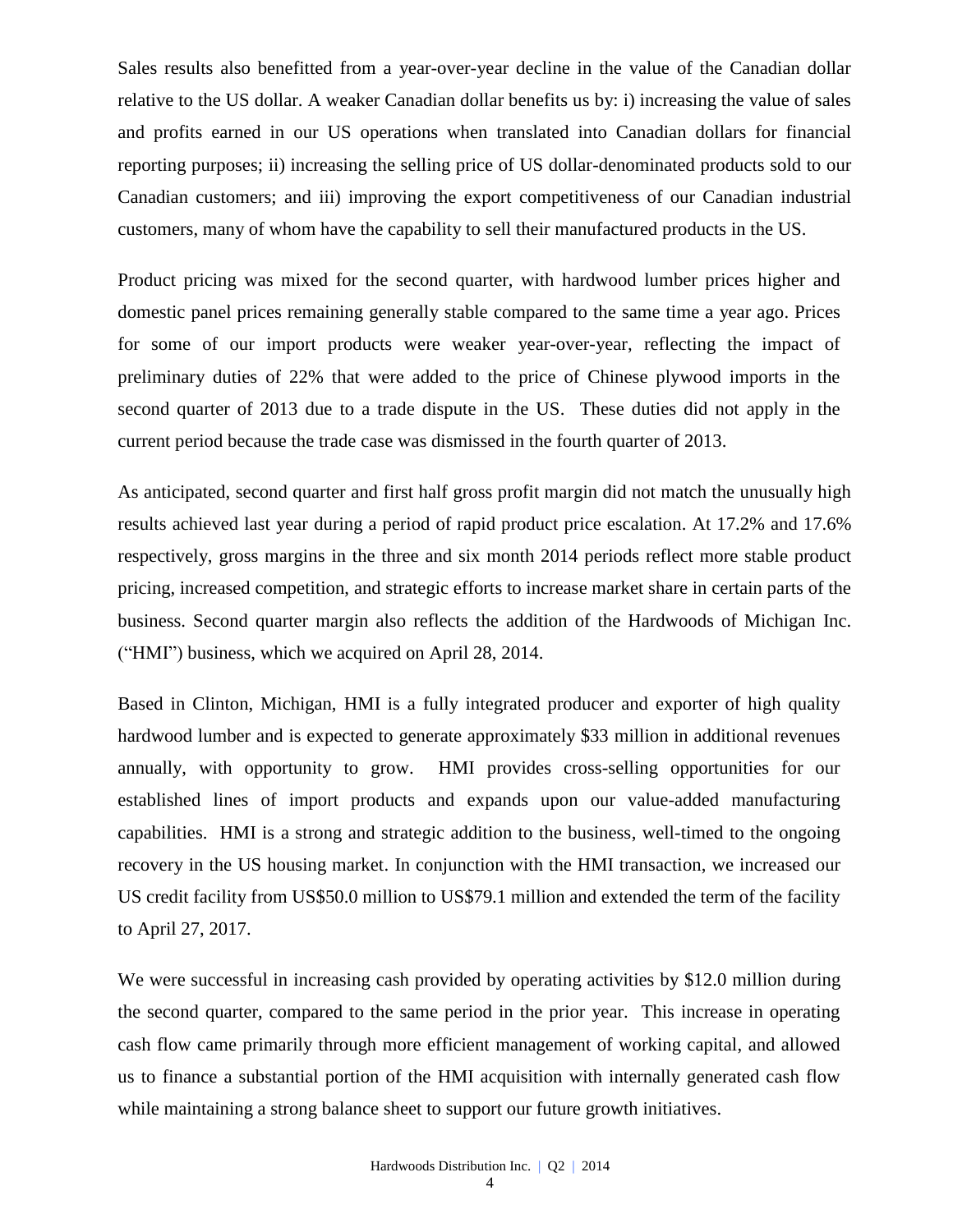Our EBITDA results were strong in both the second quarter and first half periods and contributed to healthy EBITDA as a percentage of sales margins of 6.3% and 5.7% respectively. Profit was slightly lower year-over-year due to higher depreciation and lower foreign exchange gains, both of which are non-cash items. Income taxes were also higher reflecting higher taxable income generated in the United States, where corporate tax rates are higher than in Canada.

Overall, our second quarter and first half financial results were strong and reflect favourable market conditions and the positive impact of our business strategies. Based on this performance, our Board of Directors approved a quarterly dividend of \$0.045 per share, payable on October 31, 2014 to shareholders of record as at October 20, 2014.

## 1.2 Outlook

We anticipate continued year-over-year sales growth through the second half of 2014 supported by the continued US market recovery, implementation of our business strategies, the positive foreign exchange impact of a weaker Canadian dollar, and the addition of the HMI business, partially offset by a recent softening trend in prices for some hardwoods lumber species.

The National Association of Homebuilders is calling for 1.038 million new housing starts in 2014, somewhat lower than previous estimates, but still up 12.3% over 2013. Renovation spending in the US is expected to rise 6.5% year over year according to the Home Improvement Research Institute, and non-residential construction is expected to increase 11.6% according to McGraw Hill Construction estimates.

In the Canadian market, 2014 housing starts are expected to remain unchanged from 2013 levels, while growth in the renovation and commercial construction markets is expected to be in line with inflation.

Our focus in the second half of 2014 will be on continuing to expand our US market share and successfully integrating our newly acquired HMI business. We are also actively pursuing our "Leverage Imports" and "Strengthen Commercial" strategies which focus on:

 Growing sales of our high-quality proprietary import lines, supported both by the established quality assurance team located in Asia and new international sourcing initiatives designed to bring world-wide product solutions to Hardwoods' customers.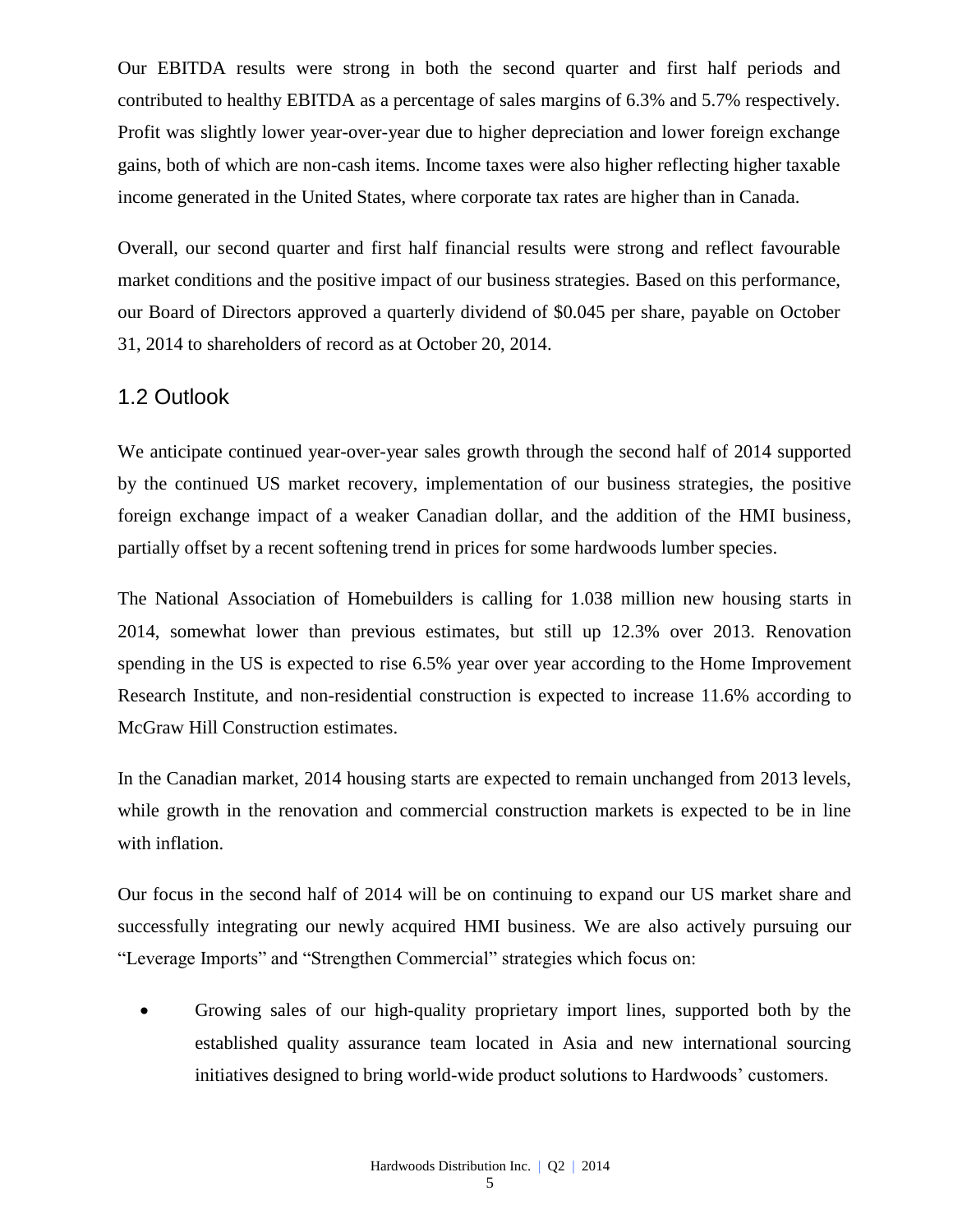Capitalizing on significant opportunities in the commercial market. In particular, we are actively growing our supply of first-tier products for commercial customers and capitalizing on our import capabilities to offer off-shore product solutions to the commercial sector to supplement domestic product solutions.

Going forward, we have a strong and experienced management team in place to run the business and execute our strategy while CEO Lance Blanco recovers from a cycling accident that occurred in late July. The Board has appointed Rob Brown, Hardwoods' current Chief Financial Officer, as acting Chief Executive Officer until Mr. Blanco can resume his duties, and other senior executives have assumed expanded roles.

The Board of Directors will continue to review our financial performance and assess quarterly dividend payments on a regular basis. However in terms of cash utilization, our primary focus through the balance of 2014 will remain on retaining the cash necessary to finance the significant market opportunity in the US and keeping our balance sheet strong to support strategic acquisitions.

# **2.0 Background**

# 2.1 Company Overview

Hardwoods Distribution Inc. is a publicly traded company that holds, indirectly, a 100% ownership interest in Hardwoods Specialty Products LP and Hardwoods Specialty Products US LP (collectively, "Hardwoods" or the "Business"). Hardwoods Distribution Inc. is listed on the [Toronto Stock Exchange and trades under the symbol](http://tmx.quotemedia.com/quote.php?qm_symbol=TPK&locale=EN) HWD.

# 2.2 Business and Industry Overview

Serving customers for over 50 years, Hardwoods is one of North America's largest distributors of high-grade hardwood lumber and specialty sheet goods to the cabinet, moulding, millwork, furniture and specialty wood products industries. At June 30, 2014 we operated 33 facilities located in 17 states and 5 provinces throughout North America. Five of these facilities include light manufacturing capabilities to create customer moulding and millwork packages for our customers, and one facility (HMI) is a fully integrated producer and exporter of high-quality, value-added hardwood lumber. To maximize inventory management, we utilize a hub and spoke distribution system, with major hub distribution centres holding the bulk of our inventory and making regular truck transfers to replenish stock in satellite distribution centres that are located in smaller markets.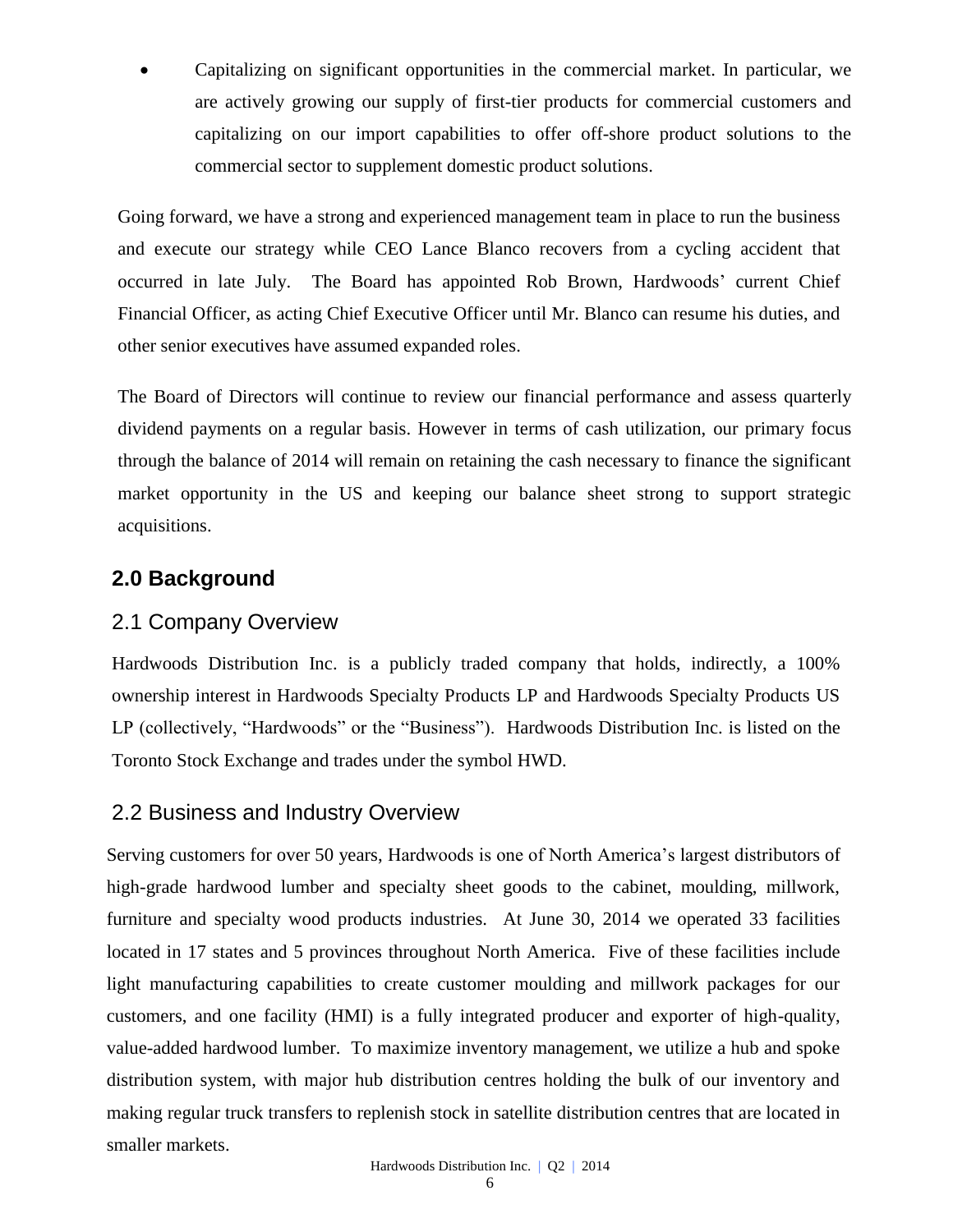Approximately 55% of our sales are made up of hardwood plywood and non-structural sheet goods such as medium-density fiberboard, particleboard and melamine-coated stock. Approximately 37% of our sales are of high-grade hardwood lumber. Our sheet goods and lumber are complementary product lines; both are key products used by our customers in the manufacture of their end-use products. The balance of our product sales, about 8%, is made up of other specialty products.

Our distribution locations provide the critical link between mills that manufacture large volumes of hardwood lumber and sheet goods, and industrial customers that require smaller quantities of many different hardwood products for their own manufacturing processes. Our distribution centres provide a means for hundreds of hardwood mills to get their product to thousands of small-to-mid-sized industrial manufacturers. We add value to our suppliers by buying their product in volume and paying them promptly, effectively acting as their third-party sales force. We add value for our customers by providing them with the materials they need on a just-in-time basis, remanufacturing materials to customer specifications where required, selling in smaller quantities and offering a wider range of product selection than the customer would be able to purchase directly from an individual mill. We also provide an important source of financing for our customers by allowing them to buy material from us on approved credit.

Our customer base manufactures a range of end-use products, such as cabinetry, furniture and custom millwork. These products in turn are sold into multiple sectors of the economy, including new home construction, renovation, non-residential construction and institutional markets. As a result of this diversity, it is difficult to determine with certainty what proportion of our products ends up in each sector of the economy. We estimate about 60% of our products are used in new residential construction, in the form of cabinets, mouldings, custom finishing, and home furniture. We believe the balance of our products end up in other sectors of the economy not associated with new residential construction, such as home renovations, finishing millwork for office buildings, restaurant and bar interiors, hotel lobbies, retail point-of-purchase displays, schools, hospitals, custom motor coaches, yacht interiors and other specialty areas.

The majority of the hardwood lumber distributed in North America is harvested from North American hardwood forests, located principally in the Eastern United States, and is milled by hundreds of small mills. Imported hardwood lumber is largely limited to specialty species that generally do not compete with domestic hardwood lumber. Sheet goods are generally produced in North America by large manufacturers using domestic hardwoods and other materials,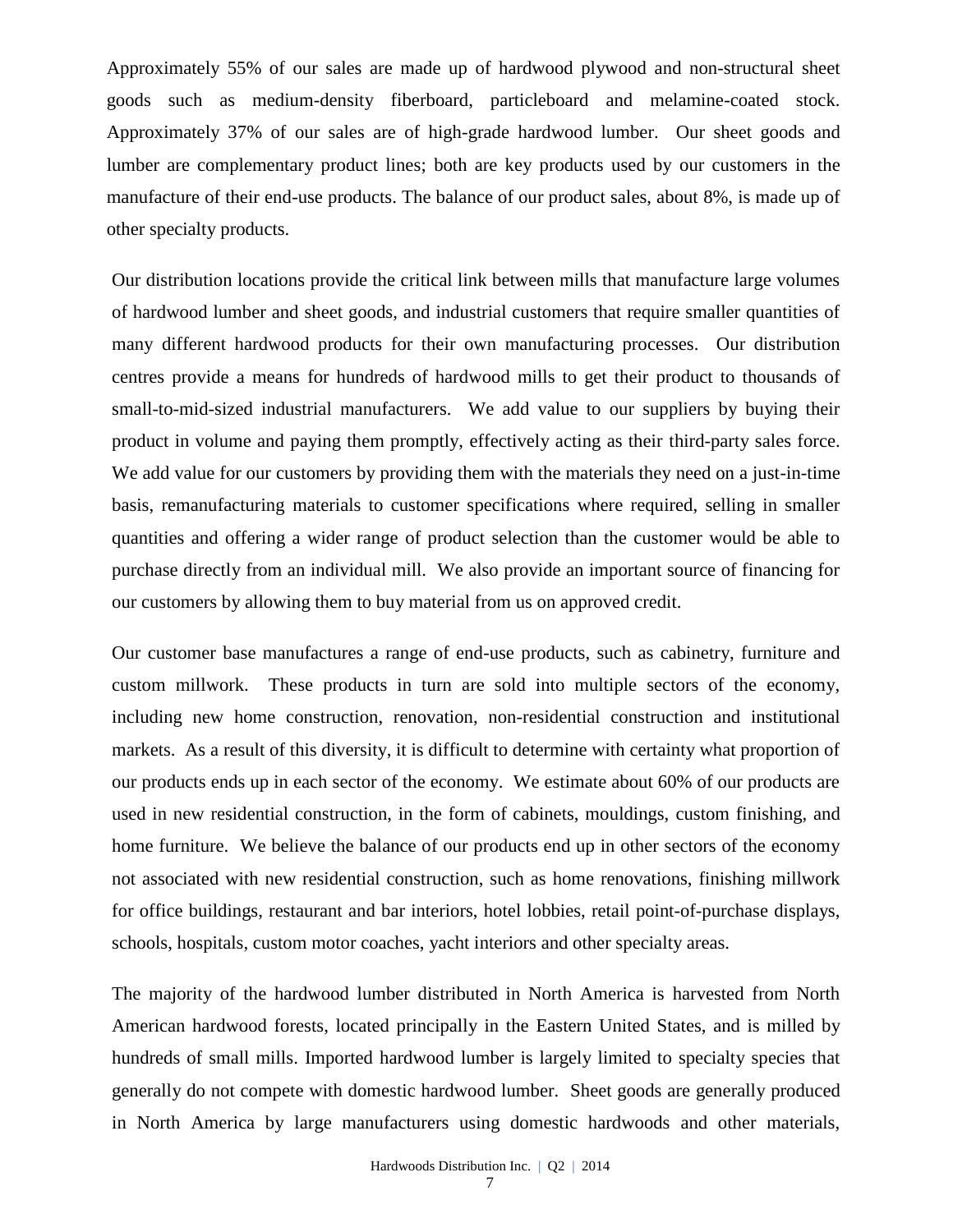although imported hardwood plywood volumes have been increasing. Both domestic and imported hardwood lumber and plywood are distributed principally by third parties such as us.

# **3.0 Results of Operations**

# 3.1Three Months Ended June 30, 2014 and June 30, 2013

| Selected Unaudited Consolidated Financial Information (in thousands of Canadian dollars) |                      |     |                      |     |             |            |
|------------------------------------------------------------------------------------------|----------------------|-----|----------------------|-----|-------------|------------|
|                                                                                          | For the three months |     | For the three months |     |             |            |
|                                                                                          | Ended June 30        |     | Ended June 30        |     | \$ Increase | % Increase |
|                                                                                          | 2014                 |     | 2013                 |     | Decrease)   | (Decrease) |
| Total sales                                                                              | \$<br>119,038        | \$. | 95,617               | \$. | 23,421      | 24.5%      |
| Sales in the US (US\$)                                                                   | 83,521               |     | 69,535               |     | 13,986      | 20.1%      |
| Sales in Canada                                                                          | 27,904               |     | 24,484               |     | 3,420       | 14.0%      |
| Gross profit                                                                             | 20,528               |     | 18,081               |     | 2,447       | 13.5%      |
| Gross profit %                                                                           | 17.2%                |     | 18.9%                |     |             |            |
| Operating expenses                                                                       | (13,500)             |     | (11,683)             |     | 1,817       | 15.6%      |
| Profit from operating activities                                                         | 7,028                |     | 6,398                |     | 630         | 9.8%       |
| Add: Depreciation and amortization                                                       | 515                  |     | 342                  |     | 173         | 50.6%      |
| Earnings before interest, taxes, depreciation and                                        |                      |     |                      |     |             |            |
| amortization ("EBITDA")                                                                  | \$<br>7,543          | \$  | 6,740                | \$  | 803         | 11.9%      |
| Add (deduct):                                                                            |                      |     |                      |     |             |            |
| Depreciation and amortization                                                            | (515)                |     | (342)                |     | (173)       | $-50.6\%$  |
| Net finance income (cost)                                                                | (414)                |     | 102                  |     | (516)       | $-505.9%$  |
| Income tax expense                                                                       | (2,618)              |     | (2,097)              |     | (521)       | $-24.8%$   |
| Profit for the period                                                                    | \$<br>3,996          | \$  | 4,403                | \$  | (407)       | $-9.2%$    |
| Basic and fully diluted profit per share                                                 | \$<br>0.24           | \$  | 0.27                 |     |             |            |
| Average Canadian dollar exchange rate for one US dollar                                  | 1.090                |     | 1.023                |     |             |            |

#### **Sales**

For the three months ended June 30, 2014, total sales increased 24.5% to \$119.0 million, from \$95.6 million during the same period in 2013. Of this \$23.4 million year-over-year increase, \$17.7 million was due to stronger underlying sales and \$5.7 million reflects the positive impact of a weaker Canadian dollar when translating our US sales to Canadian dollars for reporting purposes.

Sales from our US operations, which comprise approximately three quarters of our revenues, increased by US\$14.0 million, or 20.1%, to US\$83.5 million, from US\$69.5 million in the same period in 2013. Organic growth accounted for over half of this improvement, with sales increasing by US\$7.3 million, or 10.5% as a result of stronger underlying sales activity and higher pricing on some product lines. Acquisitions, including the HMI business acquired on April 28, 2014 and the Leland import lumber business acquired on May 31, 2013, contributed US\$6.7 million or 9.6% to the increase in US sales.

Sales in Canada, which comprise approximately one quarter of our revenues, increased by \$3.4 million, or 14.0%, year-over-year. Double-digit growth was achieved in all regions, reflecting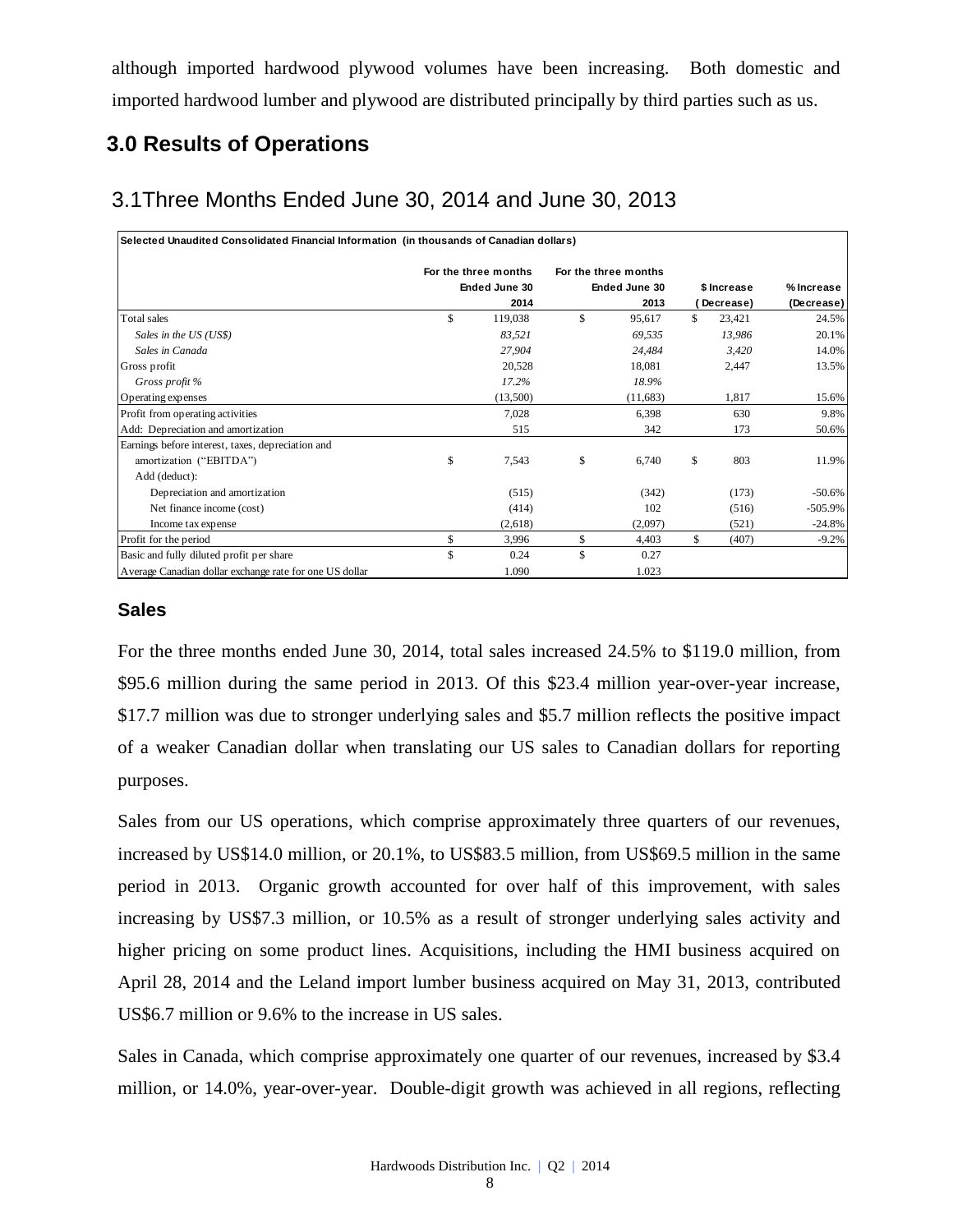successes in winning new business, as well as overall stronger product prices and the positive impact of a weaker Canadian dollar as described in Section 1.1.

#### **Gross Profit**

Gross profit for the three months ended June 30, 2014 increased 13.5 % to \$20.5 million, from \$18.1 million in the second quarter of 2014. This \$2.4 million improvement reflects the higher sales for the period, partially offset by a lower gross profit margin. As a percentage of sales, second quarter gross profit margin was 17.2%, compared to 18.9% last year. The unusually strong gross profit margin in the second quarter of 2013 was achieved at a time when prices for hardwood plywood products were increasing rapidly due to the imposition of preliminary duties against Chinese plywood imported into the US. That trade case was eventually dismissed in November of 2013, but caused unusual variation in panel pricing and therefore margins, during the second quarter of 2013. Gross profit margin of 17.2% in the second quarter of 2014 period was below our historic margin target of around 18%, reflecting competitive conditions, as well as the impact of the acquired HMI manufacturing business which generates a slightly lower gross profit percentage than does Hardwoods' traditional distribution business.

#### **Operating Expenses**

Operating expenses increased to \$13.5 million in the second quarter of 2014, from \$11.7 million during the same period last year. The \$1.8 million increase reflects \$0.6 million in incremental costs from the acquired HMI and Leland businesses, \$0.7 million in higher costs incurred to support existing and anticipated sales growth, and \$0.5 million of higher expense due to the impact of a weaker Canadian dollar on translation of US operating expenses. As a percentage of sales, operating expenses were 11.3% of sales in the three months ended June 30, 2014, compared to 12.2% during the same period in 2013.

#### **EBITDA**

We generated EBITDA of \$7.5 million in the second quarter of 2014, an increase of \$0.8 million or 11.9%, from \$6.7 million in the same period last year. This primarily reflects the \$2.4 million increase in gross profit, partially offset by the \$1.8 million increase in operating expense before depreciation.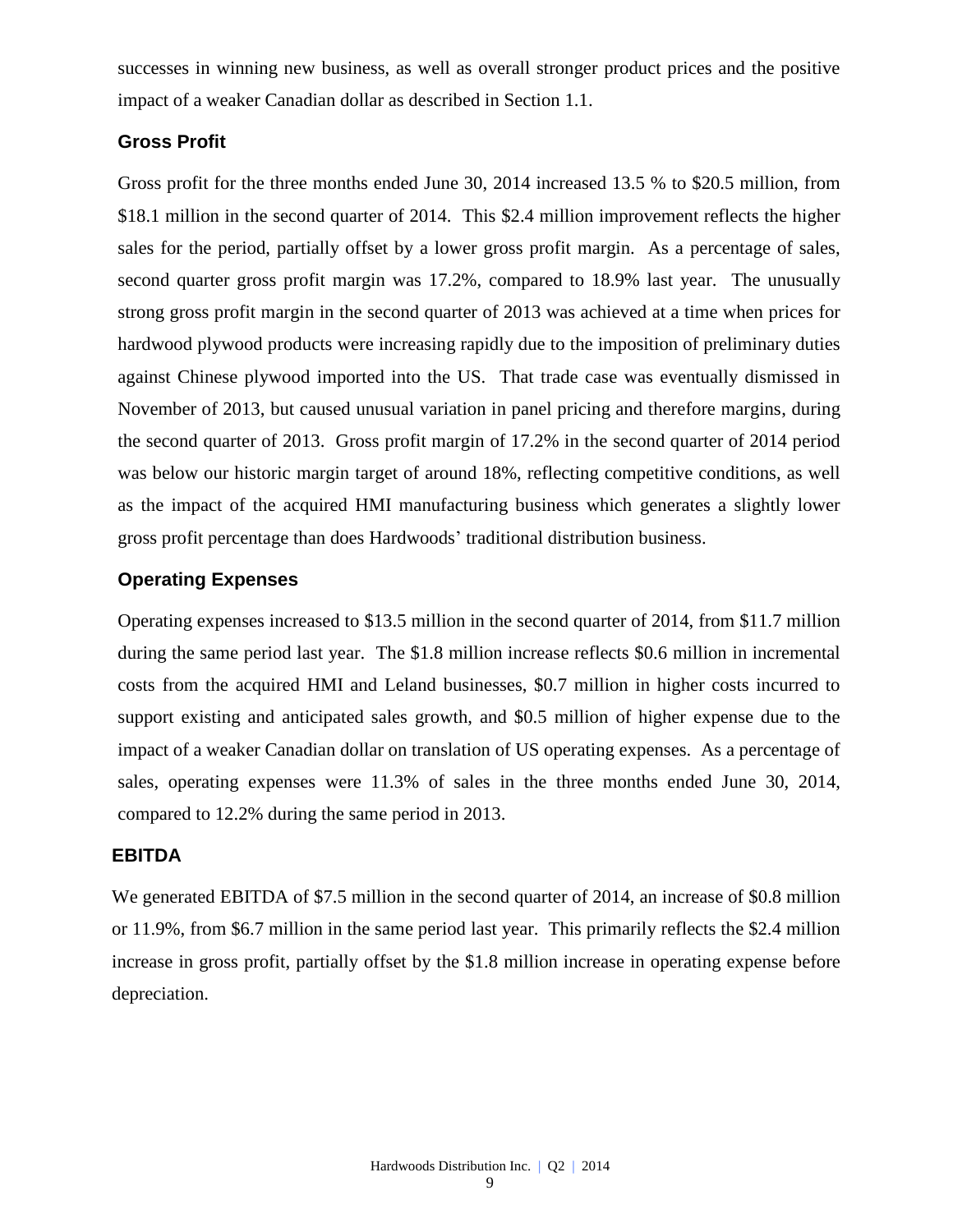| (in thousands of Canadian dollars)    | Three months<br>ended | Three months<br>ended |             |
|---------------------------------------|-----------------------|-----------------------|-------------|
|                                       | <b>June 30,</b>       | <b>June 30.</b>       | \$ Increase |
|                                       | 2014                  | 2013                  | Decrease)   |
| Finance expense:                      |                       |                       |             |
| Interest on bank indebtedness         | \$<br>(319)           | \$<br>(265)           | \$<br>54    |
| Accretion of finance lease obligation | (27)                  | (25)                  | 2           |
| Foreign exchange losses               | (184)                 |                       | 184         |
| Total finance expense                 | (530)                 | (290)                 | 240         |
| Finance income:                       |                       |                       |             |
| Interest on trade receivables,        |                       |                       |             |
| customer notes, and employee loans    | 116                   | 138                   | (22)        |
| Foreign exchange gain                 |                       | 254                   | (254)       |
| Total finance income                  | 116                   | 392                   | (276)       |
| Net finance income (cost)             | \$<br>(414)           | \$<br>102             | \$<br>516   |

### **Net Finance Income (Cost)**

Second quarter net finance cost was \$0.4 million, compared to a net finance income of \$0.1 million during the same period in 2013. As shown in the preceding table, the main factor in this increase was a change in foreign exchange gain/losses between the periods. This primarily reflects the impact of changes in the Canadian/US dollar exchange rate on translation for reporting purposes of intercompany debt held by or with subsidiaries of the Company. During the three months ended June 30, 2014, a strengthening of the Canadian dollar resulted in a foreign exchange loss of \$0.2 million on this intercompany debt, compared to a weakening of the Canadian dollar and a corresponding \$0.3 million foreign exchange gain in the comparative period in 2013.

#### **Income Tax Expense**

Income tax expense increased to \$2.6 million in the second quarter of 2014, from \$2.1 million in the same period in 2013. This increase primarily reflects higher taxable income generated in the US, where corporate tax rates are higher than in Canada.

#### **Profit for the Period**

Profit for the three months ended June 30, 2014 was \$4.0 million, compared to \$4.4 million during the same period in 2013. The \$0.4 million decrease in profit reflects a \$0.2 million increase in depreciation and amortization, a \$0.5 million increase in net finance cost, and the \$0.5 million increase in income tax expense, partially offset by the \$0.8 million improvement in EBITDA.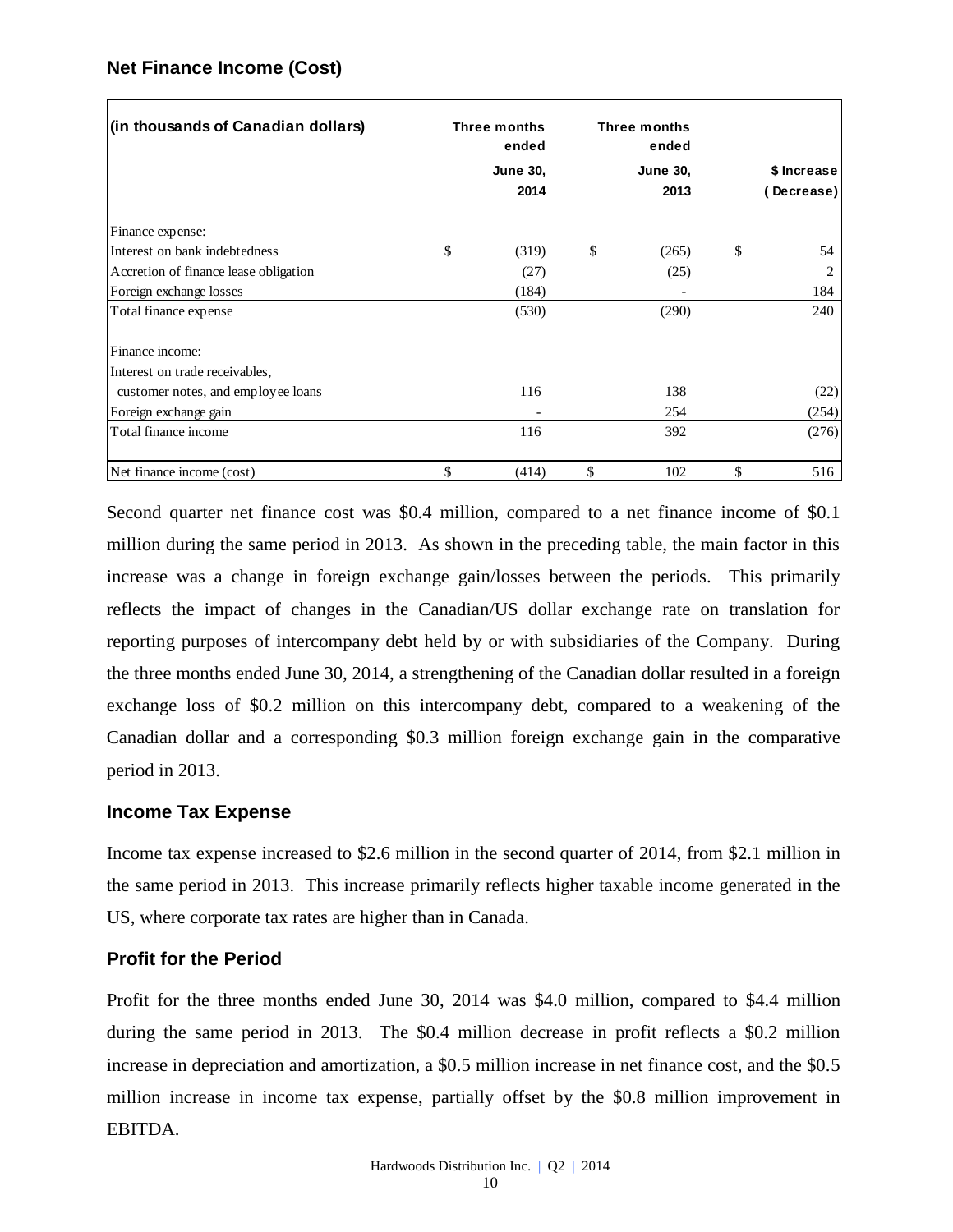# 3.2 Six Months Ended June 30, 2014 and June 30, 2013

|                                                                                                                                                                                                                                                                                                                                                                                                                        | For the six months |                 | For the six months    |                  |             |                     |
|------------------------------------------------------------------------------------------------------------------------------------------------------------------------------------------------------------------------------------------------------------------------------------------------------------------------------------------------------------------------------------------------------------------------|--------------------|-----------------|-----------------------|------------------|-------------|---------------------|
|                                                                                                                                                                                                                                                                                                                                                                                                                        |                    | Ended June 30   | Ended June 30         |                  | \$ Increase | % Increase          |
| Total sales                                                                                                                                                                                                                                                                                                                                                                                                            | \$                 | 2014<br>219,972 | \$<br>2013<br>182,600 | (Decrease)<br>\$ | 37,372      | (Decrease)<br>20.5% |
| Sales in the US (US\$)                                                                                                                                                                                                                                                                                                                                                                                                 |                    | 153,062         | 133,447               |                  | 19,615      | 14.7%               |
| Sales in Canada                                                                                                                                                                                                                                                                                                                                                                                                        |                    | 52,093          | 47,044                |                  | 5,049       | 10.7%               |
| Gross profit                                                                                                                                                                                                                                                                                                                                                                                                           |                    | 38,791          | 33,981                |                  | 4,810       | 14.2%               |
| Gross profit %                                                                                                                                                                                                                                                                                                                                                                                                         |                    | 17.6%           | 18.6%                 |                  |             |                     |
| Operating expenses                                                                                                                                                                                                                                                                                                                                                                                                     |                    | (27,098)        | (22, 769)             |                  | 4,329       | 19.0%               |
| Profit from operating activities                                                                                                                                                                                                                                                                                                                                                                                       |                    | 11,693          | 11,212                |                  | 481         | 4.3%                |
| Add: Depreciation and amortization                                                                                                                                                                                                                                                                                                                                                                                     |                    | 953             | 671                   |                  | 282         | 42.0%               |
| Earnings before interest, taxes, depreciation and                                                                                                                                                                                                                                                                                                                                                                      | \$                 | 12,646          | \$<br>11,883          | \$               | 763         | 6.4%                |
| amortization ("EBITDA")<br>Add (deduct):                                                                                                                                                                                                                                                                                                                                                                               |                    |                 |                       |                  |             |                     |
| Depreciation and amortization                                                                                                                                                                                                                                                                                                                                                                                          |                    | (953)           | (671)                 |                  | (282)       | $-42.0%$            |
| Net finance income (cost)                                                                                                                                                                                                                                                                                                                                                                                              |                    | (349)           | 269                   |                  | (618)       | 229.7%              |
| Income tax expense                                                                                                                                                                                                                                                                                                                                                                                                     |                    | (4,383)         | (3,898)               |                  | (485)       | $-12.4%$            |
| Profit for the period                                                                                                                                                                                                                                                                                                                                                                                                  | \$                 | 6,961           | \$<br>7,583           | \$               | (622)       | -8.2%               |
| Basic and fully diluted profit per share                                                                                                                                                                                                                                                                                                                                                                               | $\mathbf S$        | 0.42            | \$<br>0.46            |                  |             |                     |
| Average Canadian dollar exchange rate for one US dollar                                                                                                                                                                                                                                                                                                                                                                |                    | 1.097           | 1.016                 |                  |             |                     |
| For the six months ended June 30, 2014 total sales increased to \$220.0 million, from \$182.6<br>million in the first half of 2013, an increase of \$37.4 million or 20.5%. Higher underlying sales<br>accounted for \$25.0 million of the sales growth, while \$12.4 million reflects the positive impact<br>of a weaker Canadian dollar when translating our US sales to Canadian dollars for reporting<br>purposes. |                    |                 |                       |                  |             |                     |
| Sales in our US operations increased by US\$19.6 million, or 14.7% in the first half of 2014<br>compared to the same period in the prior year. Incremental revenue from acquired businesses                                                                                                                                                                                                                            |                    |                 |                       |                  |             |                     |
| provided sales of US\$7.7 million or 5.8% sales growth. The remaining US\$11.9 million increase<br>in sales came from existing operations, representing an organic growth rate of 8.9% year-over-<br>year. In Canada, first half sales increased by \$5.0 million compared to the same period in 2013,<br>providing an organic growth rate of 10.7% year-over-year.                                                    |                    |                 |                       |                  |             |                     |
| <b>Gross Profit</b>                                                                                                                                                                                                                                                                                                                                                                                                    |                    |                 |                       |                  |             |                     |

#### **Sales**

#### **Gross Profit**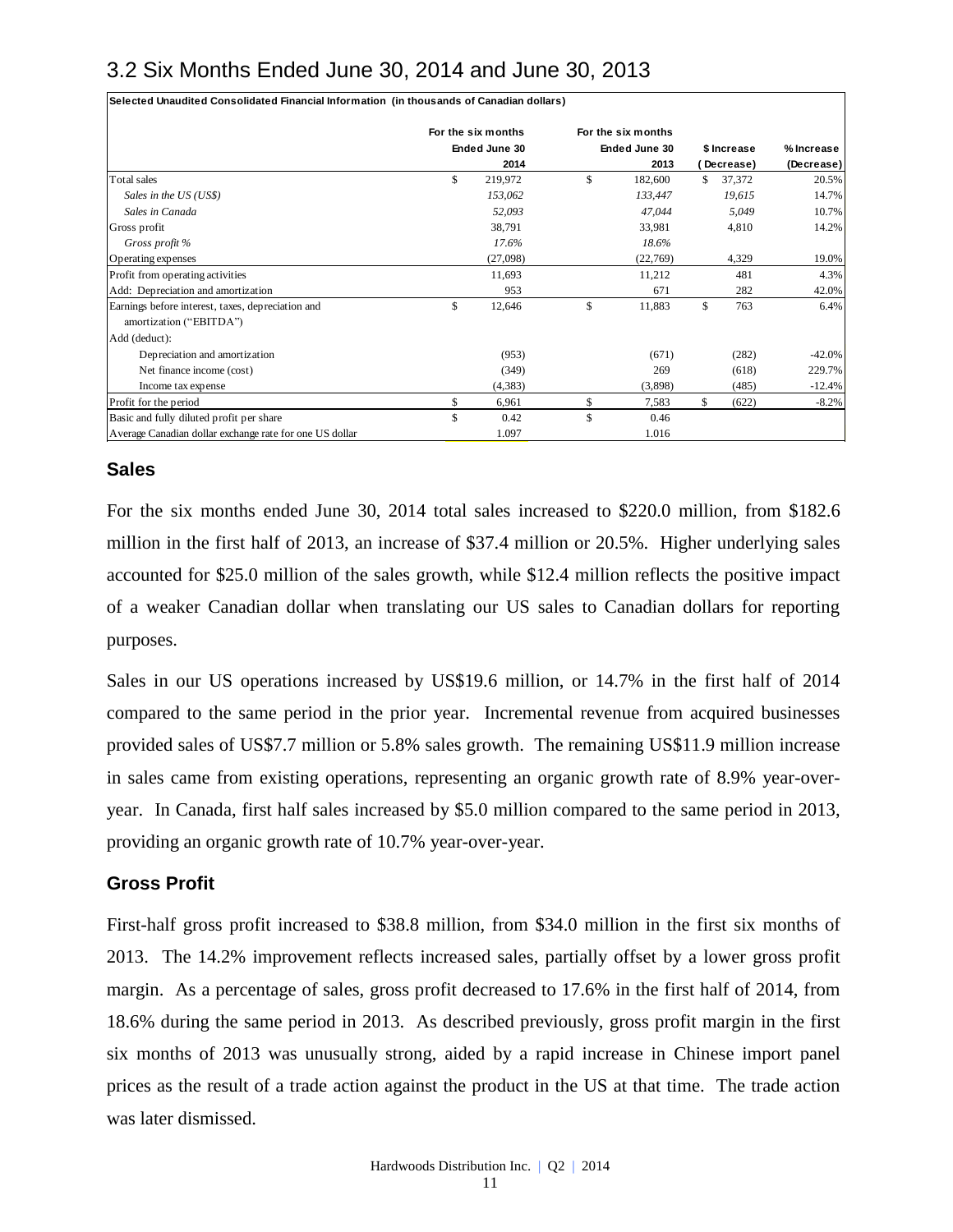## **Operating Expenses**

Operating expenses increased \$4.3 million to \$27.1 million in the first six months of 2014, from \$22.8 million during the same period in 2013. The increase reflects \$2.4 million in higher costs incurred to support growth, \$1.3 million of higher expense due to the impact of a weaker Canadian dollar on translation of US operating expenses, and \$0.6 million in incremental costs from the acquired HMI and Leland businesses. As a percentage of sales, first-half operating expenses improved to 12.3% of sales, from 12.5% in 2013.

#### **Depreciation and Amortization**

Depreciation and amortization for the first half of 2014 was \$1.0 million, compared to \$0.7 million in the same period in 2013. The \$0.3 million increase reflects depreciation associated with additional property, plant and equipment investments made in the business including the assets from the acquired HMI manufacturing business.

#### **EBITDA**

For the six months ended June 30, 2014, EBITDA increased to \$12.6 million, from \$11.9 million during the same period in 2013. The \$0.7 million improvement reflects the \$4.8 million increase in gross profit, partially offset by a \$4.1 million increase in operating expenses, net of depreciation and amortization.

| (in thousands of Canadian dollars)    | Six months<br>ended | Six months<br>ended |             |
|---------------------------------------|---------------------|---------------------|-------------|
|                                       | <b>June 30,</b>     | <b>June 30,</b>     | \$ Increase |
|                                       | 2014                | 2013                | Decrease)   |
| Finance expense:                      |                     |                     |             |
| Interest on bank indebtedness         | \$<br>(538)         | \$<br>(478)         | \$<br>60    |
| Accretion of finance lease obligation | (53)                | (44)                | 9           |
| Total finance expense                 | (591)               | (522)               | 69          |
| Finance income:                       |                     |                     |             |
| Interest on trade receivables         |                     |                     |             |
| customer notes, and employee loans    | 220                 | 241                 | (21)        |
| Foreign exchange gain                 | 22                  | 550                 | (528)       |
| Total finance income                  | 242                 | 791                 | (549)       |
| Net finance income (cost)             | \$<br>(349)         | \$<br>269           | \$<br>618   |

#### **Net Finance Income (Cost)**

Hardwoods Distribution Inc. | Q2 | 2014 Net finance cost during the first half of 2014 was \$0.3 million, compared to a net finance income of \$0.3 million during the same period in 2013. As shown in the preceding table, the main factor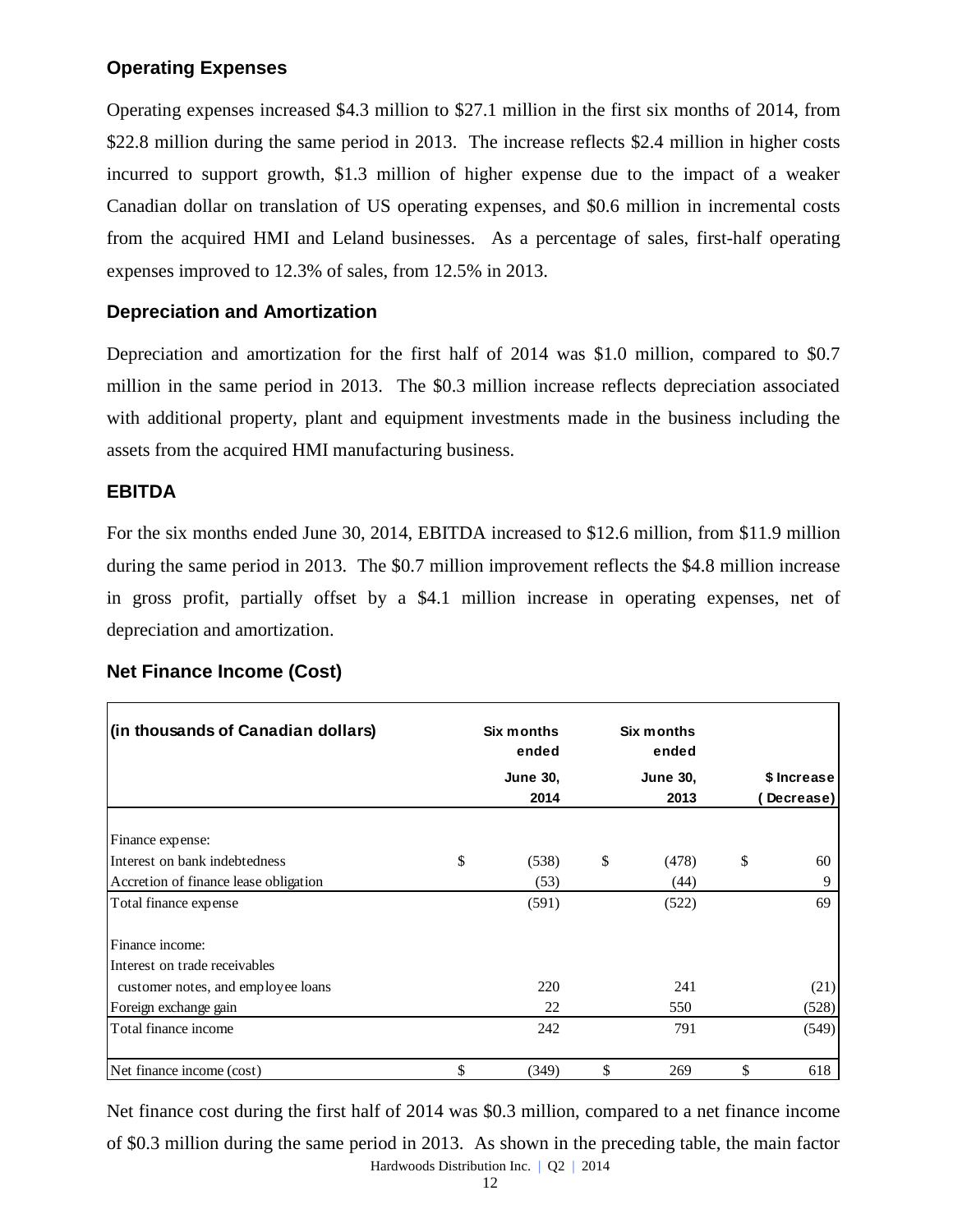in this increase was a \$0.5 million decrease in foreign exchange gain between the periods. This primarily reflects the impact of changes in the Canadian/US dollar exchange rate on translation for reporting purposes of intercompany debt held by or with subsidiaries of the Company. During the six months ended June 30, 2013, a weakening of the Canadian dollar resulted in a foreign exchange gain of \$0.6 million on this intercompany debt, compared to just \$22,000 in the same period in the current year.

#### **Income Tax Expense**

Income tax expense increased to \$4.4 million in the first six months of 2014, from \$3.9 million in the same period in 2013. This increase primarily reflects higher taxable income generated in the US, where corporate tax rates are higher than in Canada.

#### **Profit for the Period**

For the six months ended June 30, 2014, we generated profit of \$7.0 million, compared to \$7.6 million during the same period in 2013. The \$0.6 million decrease reflects a \$0.3 million increase in depreciation and amortization, a \$0.6 million increase in net finance cost, and a \$0.5 million increase in income tax expense, partially offset by the \$0.8 million improvement in EBITDA.

| (in thousands of dollars)              | Q2            | Q1            | Q4           |   | Q3     |     | Q <sub>2</sub> |      | Q1     | Q4           |   | Q3     |
|----------------------------------------|---------------|---------------|--------------|---|--------|-----|----------------|------|--------|--------------|---|--------|
|                                        | 2014          | 2014          | 2013         |   | 2013   |     | 2013           |      | 2013   | 2012         |   | 2012   |
| Total sales                            | \$<br>119,038 | \$<br>100,934 | \$<br>91,069 | S | 97,546 | -\$ | 95,617         | - \$ | 86,983 | \$<br>74,133 | S | 79,862 |
| Profit                                 | 3,996         | 2,965         | 2,375        |   | 3,109  |     | 4,403          |      | 3,180  | 1,313        |   | 1,264  |
| Basic profit per share or unit         | 0.24          | 0.18          | 0.14         |   | 0.19   |     | 0.27           |      | 0.19   | 0.08         |   | 0.08   |
| Fully diluted profit per share or unit | 0.24          | 0.18          | 0.14         |   | 0.19   |     | 0.27           |      | 0.19   | 0.08         |   | 0.08   |
| <b>EBITDA</b>                          | 7,543         | 5,103         | 4,216        |   | 5,269  |     | 6,740          |      | 5,143  | 2,407        |   | 3,313  |

## **4.0 Quarterly Financial Information and Seasonality**

The preceding table provides selected quarterly financial information for our eight most recently completed fiscal quarters. This information is unaudited, but reflects all adjustments of a normal, recurring nature which are, in our opinion, necessary to present a fair statement of the results of operations for the periods presented. Quarter-to-quarter comparisons of our financial results are not necessarily meaningful and should not be relied upon as an indication of future performance. Historically, the first and fourth quarters have been seasonally slower periods for our business. Net earnings reported in each quarter may be impacted by changes to the foreign exchange rate of the Canadian and US dollar (including changes in foreign exchange gains/losses arising on Translation of dollars)<br>
Translations of dollars)<br>
Translations<br>  $\frac{204}{7}$  **Consequence**<br>
Basis pone per share or unit<br>
Basis pone per share or unit<br>  $\frac{0.24}{1200}$  **as**  $\frac{0.24}{200}$  **LA1 Q2 Q1 Q2 Q1 Q2 Q** 

Hardwoods Distribution Inc. | Q2 | 2014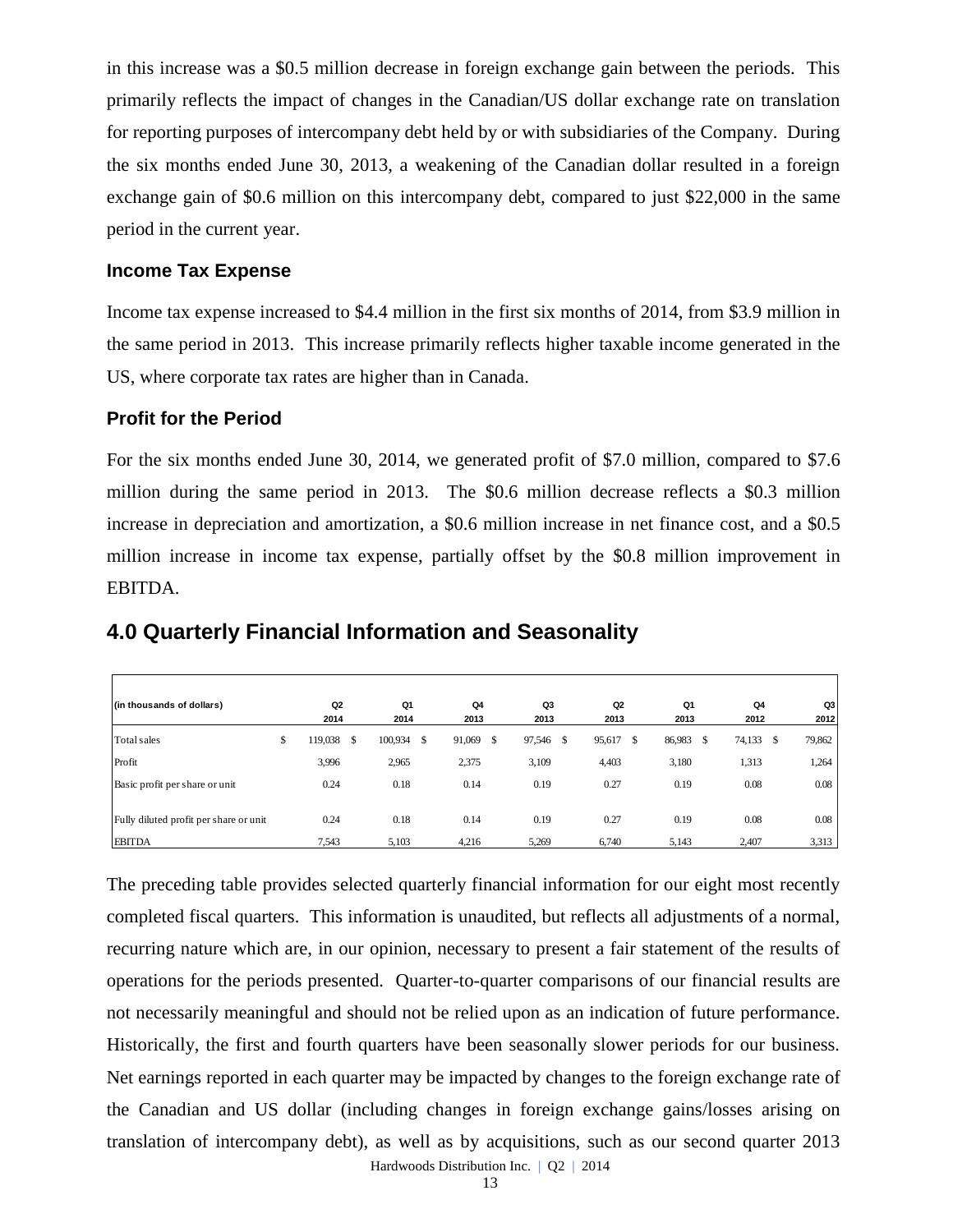acquisition of the import lumber business acquisition in Leland, NC, and our second quarter 2014 acquisition of HMI.

# **5.0 Liquidity and Capital Resources**

| Selected Unaudited Consolidated Financial            |           |    |                            |           |          |   |                          |           |
|------------------------------------------------------|-----------|----|----------------------------|-----------|----------|---|--------------------------|-----------|
| Information (in thousands of Canadian dollars)       |           |    |                            |           |          |   |                          |           |
|                                                      |           |    | Three months ended June 30 |           |          |   | Six months ended June 30 |           |
|                                                      | 2014      |    | 2013                       | \$ Change | 2014     |   | 2013                     | \$ Change |
| Cash provided by operating activities before changes |           |    |                            |           |          |   |                          |           |
| in non-cash working capital                          | 5.796     | -S | 5.224                      | 572       | 9.709    | S | 9.738                    | (29)      |
| Changes in non-cash working capital                  | 383       |    | (11.005)                   | 11,388    | (11.279) |   | (24, 942)                | 13,663    |
| Net cash provided by (used in) operating activities  | 6,179     |    | (5,781)                    | 11,960    | (1,570)  |   | (15,204)                 | 13,634    |
| Net cash used in investing activities                | (15, 466) |    | (3,164)                    | (12,302)  | (15,685) |   | (3,084)                  | (12,601)  |
| Net cash provided by financing activities            | 9.284     |    | 8.934                      | 350       | 17,198   |   | 18,205                   | (1,007)   |
| Increase (decrease) in cash                          | (3)       |    | (11)                       | 8         | (57)     |   | (83)                     | 26        |
| Cash, beginning of period                            | 24        |    | 22                         |           | 78       |   | 94                       | (16)      |
| Cash, end of period                                  | 21        |    | 11                         | 10        | 21       |   | 11                       | 10        |

# 5.1 Cash Flows from Operating, Investing and Financing Activities

In the three months ended June 30, 2014, cash provided by operating activities increased to \$6.2 million. This compares to cash used in operating activities of \$5.8 million during the same period in 2013. Cash provided by operating activities, before changes in non-cash working capital, increased by \$0.6 million. This primarily reflects the \$0.8 million increase in second quarter EBITDA. Investment in non-cash working capital was \$11.4 million lower in the second quarter of 2014 compared to the same period in the prior year primarily reflecting more efficient utilization of inventory and accounts receivable. An analysis of changes in working capital is provided in section 5.2 of this report. **Examples of 2014** consenses paid in the second quarter of 2014, cash paid in the second quarter of 2014, cash paid in the HMI acquisition was \$15.3 million. By comparison, the second announce of the second and the second

For the six months ended June 30, 2014, cash used in operating activities was \$1.6 million, compared to \$15.2 million during the same period in 2013. Cash provided by operating activities, before changes in non-cash working capital, was essentially unchanged with the \$0.8 million increase in EBITDA offset by a \$1.0 million increase in income taxes paid. First half investment in non-cash working capital decreased by \$13.7 million compared to the same period in 2013. An analysis of changes in working capital is provided in section 5.2 of this report.

#### *Net cash provided by (used in) investing activities*

Net cash used in investing activities increased by \$12.3 million and \$12.6 million, respectively, in the second quarter and first six months of 2014, compared to the same periods in 2013. The increase in both periods primarily reflects an increase in cash paid for business acquisitions. In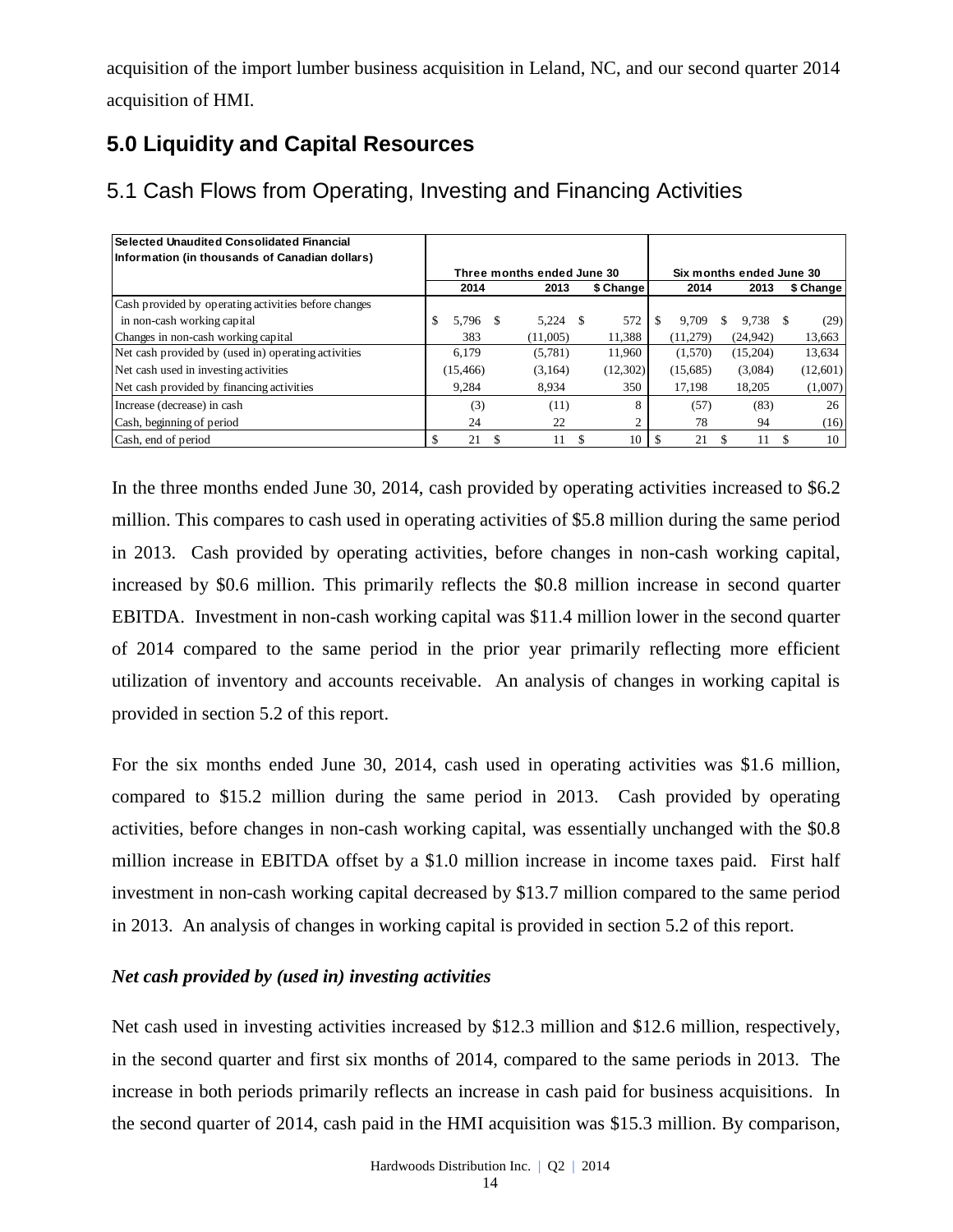we completed the Leland acquisition for \$3.0 million during the same period in 2013. Net cash provided by (used in) investing activities comprises cash collections on long-term receivables and proceeds from disposal of property, plant and equipment, less expenditures made on business acquisitions as well as capital expenditures made to acquire additional property, plant and equipment.

Capital expenditures in our traditional distribution business have been low as we lease our buildings and contract out all freight delivery services. Capital expenditures in this part of our business are principally for the replacement of forklifts, furniture and fixtures, leasehold improvements and computer equipment.

Our Paxton business, which includes five branches, requires some additional ongoing investment in moulders and other light remanufacturing equipment. Paxton also buys trailers and leases tractor units for use in delivery of product to customers, whereas other Hardwoods operations contract out this freight delivery service to third-party carriers.

We believe we have made sufficient expenditures to sustain productive capacity of our business as it relates to our needs for property, plant and equipment.

Our acquisition of HMI on April 28, 2014 will increase our future capital expenditure needs. The HMI business requires ongoing investment in machinery and equipment. We anticipate that additional annual capital expenditure requirements of approximately \$0.6 million will be required to maintain the productive capacity of this business.

We also lease automobiles for the use of outside sales representatives and certain managers. For the three months ended June 30, 2014, principle payments on automobile finance lease obligation were \$0.2 million (2013 - \$0.2 million) and for the six months ended June 30, 2014 were \$0.4 million (2013 - \$0.4 million).

#### *Net cash provided by financing activities*

Although our utilization of cash to make acquisitions increased by \$12.3 million in the second quarter and first six months of 2014, this increase in cash outflow was substantially offset by increasing the amount of net cash generated from operating activities during the same periods. As a result, net cash needed to be provided by financing activities increased by just \$0.4 million in the second quarter and \$1.0 million in the first half of 2014 compared to a year ago, despite completing the HMI acquisition and continuing to achieve organic sales growth in our business.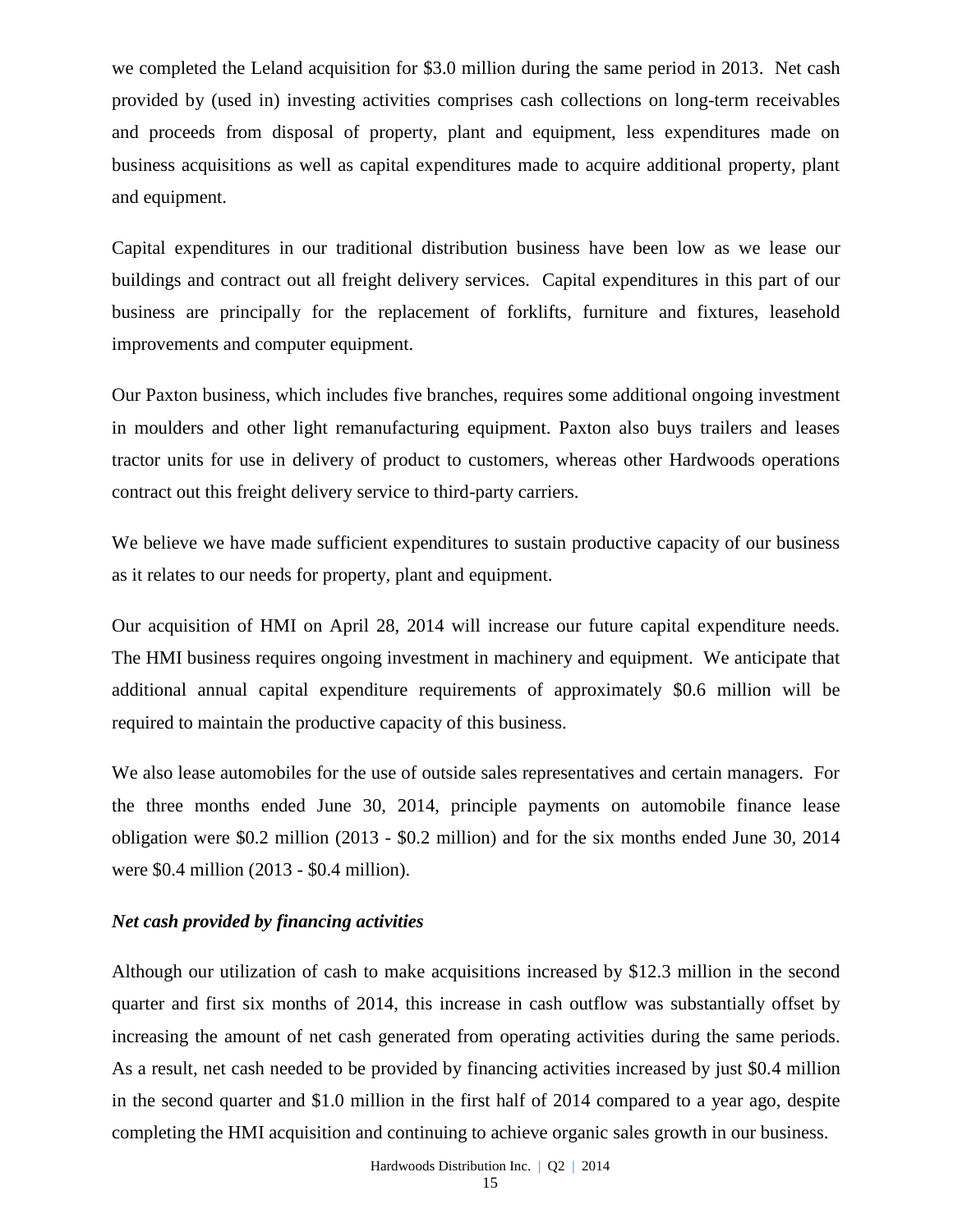# 5.2 Working Capital

Our business requires an ongoing investment in working capital, which includes accounts receivable, inventory, and prepaid expenses, partially offset by provisions and short-term credit provided by suppliers in the form of accounts payable and accrued liabilities. We had working capital of \$119.2 million as at June 30, 2014, compared to \$98.4 million at December 31, 2013 and \$112.0 million at June 30, 2013. Most of this increase is attributable to additional working capital acquired as part of the HMI acquisition.

Our investment in working capital fluctuates from quarter-to-quarter based on factors such as seasonal sales demand, strategic purchasing decisions taken by management, and the timing of collections from customers and payments made to our suppliers. Historically the first and fourth quarters are seasonally slower periods for construction activity, resulting in reduced demand for hardwood products. As a result, sales and working capital requirements may be lower in these quarters. A summary of changes in our non-cash operating working capital during the three and six months ended June 30, 2014 and 2013 is provided below.

| (in thousands of Canadian dollars)                        |                                |     |                                |                                             |            |
|-----------------------------------------------------------|--------------------------------|-----|--------------------------------|---------------------------------------------|------------|
|                                                           | Three months<br>ended June 30. |     | Three months<br>ended June 30. | Six months<br>ended June 30, ended June 30, | Six months |
| Source (use) of funds                                     | 2014                           |     | 2013                           | 2014                                        | 2013       |
|                                                           |                                |     |                                |                                             |            |
| Accounts receivable                                       | \$<br>2.280                    | - S |                                | $(5,146)$ \$                                | (13,397)   |
| Inventory                                                 | (2,521)                        |     | (7,328)                        | (8,732)                                     | (12, 444)  |
| Prepaid expenses                                          | (560)                          |     | (5)                            | (414)                                       | 219        |
| Accounts payable, accrued liabilities and provisions      | 1.184                          |     | 200                            | 3,013                                       | 680        |
| Decrease (increase) in non-cash operating working capital | 383                            |     | $(11,005)$ S                   | $(11,279)$ \$                               | (24, 942)  |

Continued compliance with financial covenants under our credit facilities is important to ensure that we have adequate financing available to meet our working capital requirements. The terms of our revolving credit facilities are addressed in section 5.3 of this report.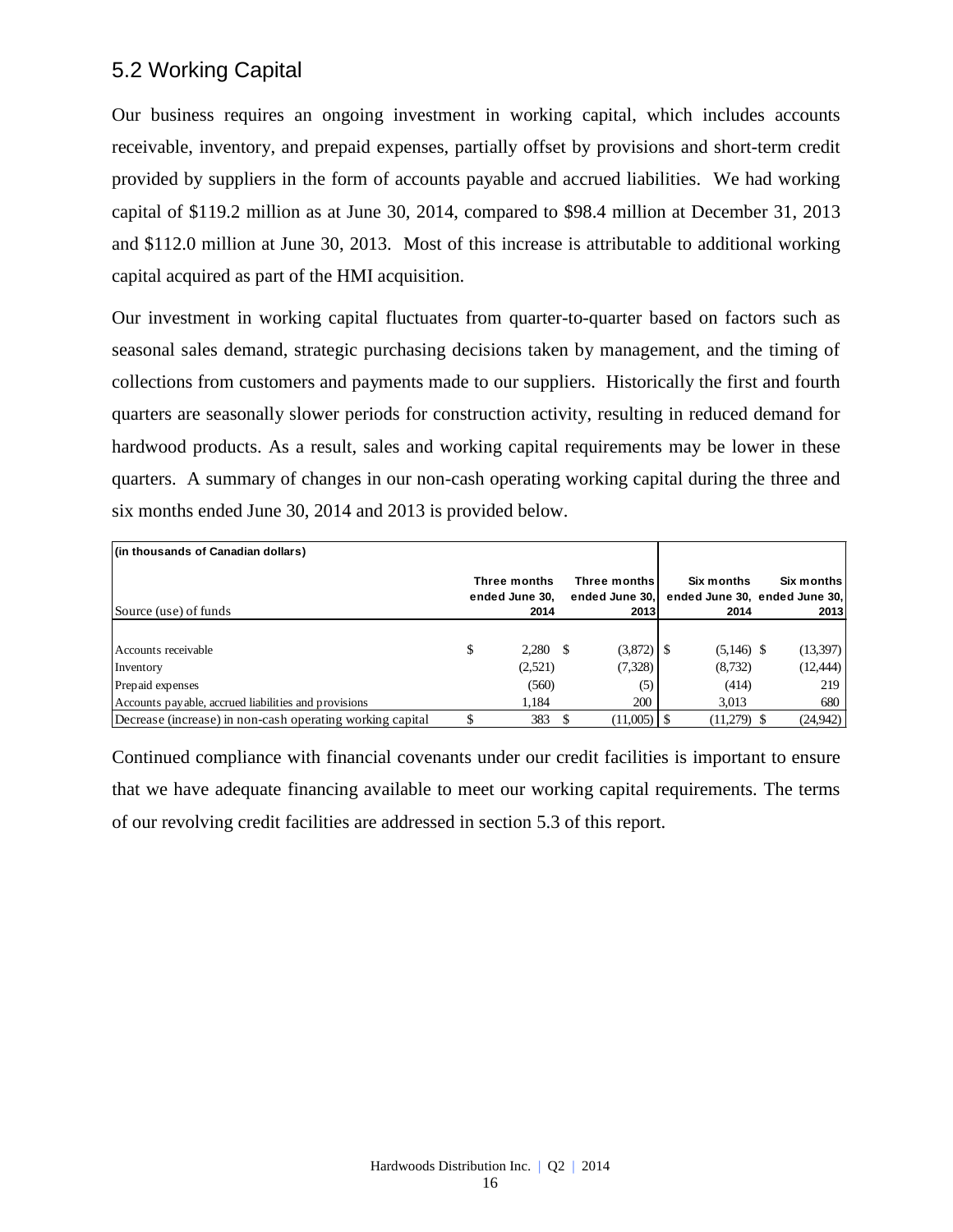| Selected Unaudited Consolidated Financial Information  (in thousands of dollars) |               |                   |
|----------------------------------------------------------------------------------|---------------|-------------------|
|                                                                                  | As at         | As at             |
|                                                                                  | June 30, 2014 | December 31, 2013 |
| Cash                                                                             | \$<br>(21)    | \$<br>(78)        |
| <b>Bank</b> indebtedness                                                         | 46,507        | 27,881            |
| Net Debt                                                                         | 46,486        | 27,803            |
| Shareholders' equity                                                             | 96,509        | 90,683            |
| <b>Total Capitalization</b>                                                      | \$<br>142,995 | \$<br>118,486     |
| Net debt to total capitalization                                                 | 32.5%         | 23.5%             |
| Previous 12 months EBITDA                                                        | \$<br>22,131  | \$<br>21,368      |
| Net debt to previous 12 months EBITDA                                            | 2.1           | 1.3               |

We consider our capital to be bank indebtedness (net of cash) and shareholders' equity. As shown above, our net debt balance increased by \$18.7 million to \$46.5 million at June 30, 2014, from \$27.8 million at December 31, 2013. The increase in net debt reflects additional investment in working capital required to support higher sales and the acquisition of HMI. Net debt at June 30, 2014 of \$46.5 million is comparable to the net debt at June 30, 2013 of \$45.9 million.

Overall net debt compared to total capitalization stood at 32.5% as at June 30, 2014, compared to 23.5% at December 31, 2013. At June 30, 2014 our ratio of net debt-to-EBITDA for the previous 12 months was 2.1 times, compared to 1.3 times at December 31, 2013. Although the debt utilized to finance the acquisition of HMI is fully included in calculating this ratio, notably only the two months of EBITDA contributed by HMI since it was acquired on April 28, 2014 is included in the previous 12 months EBITDA figure. Net debt-to-EBITDA and net debt-to-total capitalization serve as indicators of our financial leverage, however they are not measures prescribed by IFRS and our method of calculating these measures may differ from methods used by other issuers.

Hardwoods Distribution Inc. | Q2 | 2014 We have independent credit facilities in both Canada and the U.S. These facilities may be drawn down to meet short-term financing requirements such as fluctuations in non-cash working capital, and in the case of the Canadian credit facility, to also make capital contributions to our US operating subsidiary. The amount made available under our Canadian and US revolving credit facilities is, from time-to-time, limited to the extent of the value of certain accounts receivable and inventories held by subsidiaries of the Company. Credit facilities also require ongoing compliance with certain credit ratios. A summary of our credit facilities at June 30,

17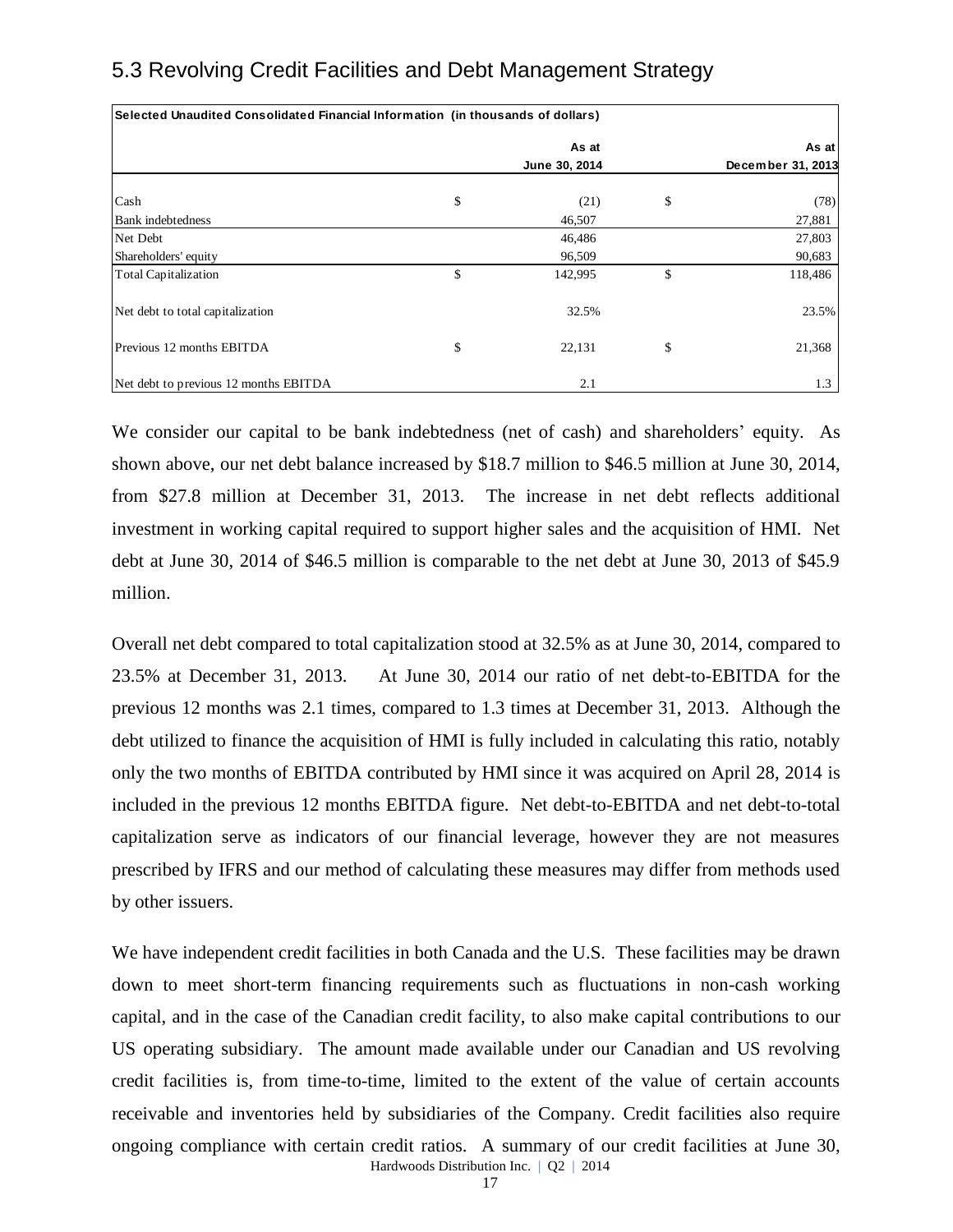2014 is provided in the following table. In the second quarter of 2014 we amended our US credit facility to extend its term to April 27, 2017 and to increase the maximum borrowings available under the credit facility from US\$50 million to US\$79.1 million. The revised credit facility is comprised of US\$75.0 million available under revolving credit facilities, and US\$4.1 million under a term loan that matures April 27, 2017, with monthly payments based on a five-year amortization.. The US credit facility was increased to provide us with additional flexibility to borrow against the value of collateral arising from the HMI acquisition. At June 30, 2014 we had total borrowing capacity of \$31.5 million available for future use, and to cover checks issued in excess of funds on deposit of \$2.0 million at June 30, 2014.

| Selected Unaudited Consolidated Financial Information (in thousands of dollars)                              |                                                                                                                                 |                                                                                                                                   |
|--------------------------------------------------------------------------------------------------------------|---------------------------------------------------------------------------------------------------------------------------------|-----------------------------------------------------------------------------------------------------------------------------------|
|                                                                                                              | <b>Canadian Credit</b><br><b>Facility</b>                                                                                       | <b>US Credit</b><br><b>Facility</b>                                                                                               |
| Maximum borrowings under credit facility                                                                     | \$15.0 million                                                                                                                  | \$84.3 million (US\$79.0 million)                                                                                                 |
| Credit facility expiry date                                                                                  | August 7, 2016                                                                                                                  | April 27, 2017                                                                                                                    |
| Available to borrow                                                                                          | \$15.0 million                                                                                                                  | \$ 61.0 million (US\$ 57.2 million)                                                                                               |
| Credit facility borrowings                                                                                   | $$6.0$ million                                                                                                                  | \$38.5 million (US\$36.1 million)                                                                                                 |
| Unused credit facility available                                                                             | 9.0 million<br>\$.                                                                                                              | \$22.5 million (US\$21.1 million)                                                                                                 |
| Financial covenants:                                                                                         |                                                                                                                                 |                                                                                                                                   |
|                                                                                                              | Covenant does not apply when<br>the unused credit facility available<br>exceeds \$2.0 million, which it<br>did at June 30, 2014 | Covenant does not apply when<br>the unused credit facility available<br>exceeds US\$9.4 million, which it<br>did at June 30, 2014 |
| Accordingly there were no restrictions on dividends arising from non-compliance with financial<br>covenants. |                                                                                                                                 |                                                                                                                                   |
| Our debt management strategy is to roll and renew (as opposed to repay and retire) our revolving             |                                                                                                                                 |                                                                                                                                   |
| credit facilities in Canada and the US when they expire in August 2016 and April 2017,                       |                                                                                                                                 |                                                                                                                                   |
| respectively. We do not intend to restrict future dividends in order to fully extinguish our bank            |                                                                                                                                 |                                                                                                                                   |
| debt obligations upon their maturity. The amount of bank debt that will actually be drawn on our             |                                                                                                                                 |                                                                                                                                   |
| available revolving credit facilities will depend upon the seasonal and cyclical needs of the                |                                                                                                                                 |                                                                                                                                   |
| business and on our cash generating capacity going forward. When making future dividend                      |                                                                                                                                 |                                                                                                                                   |
| decisions, we will consider the amount of financial leverage, and therefore bank debt, we believe            |                                                                                                                                 |                                                                                                                                   |
| is appropriate given existing and expected market conditions and available business                          |                                                                                                                                 |                                                                                                                                   |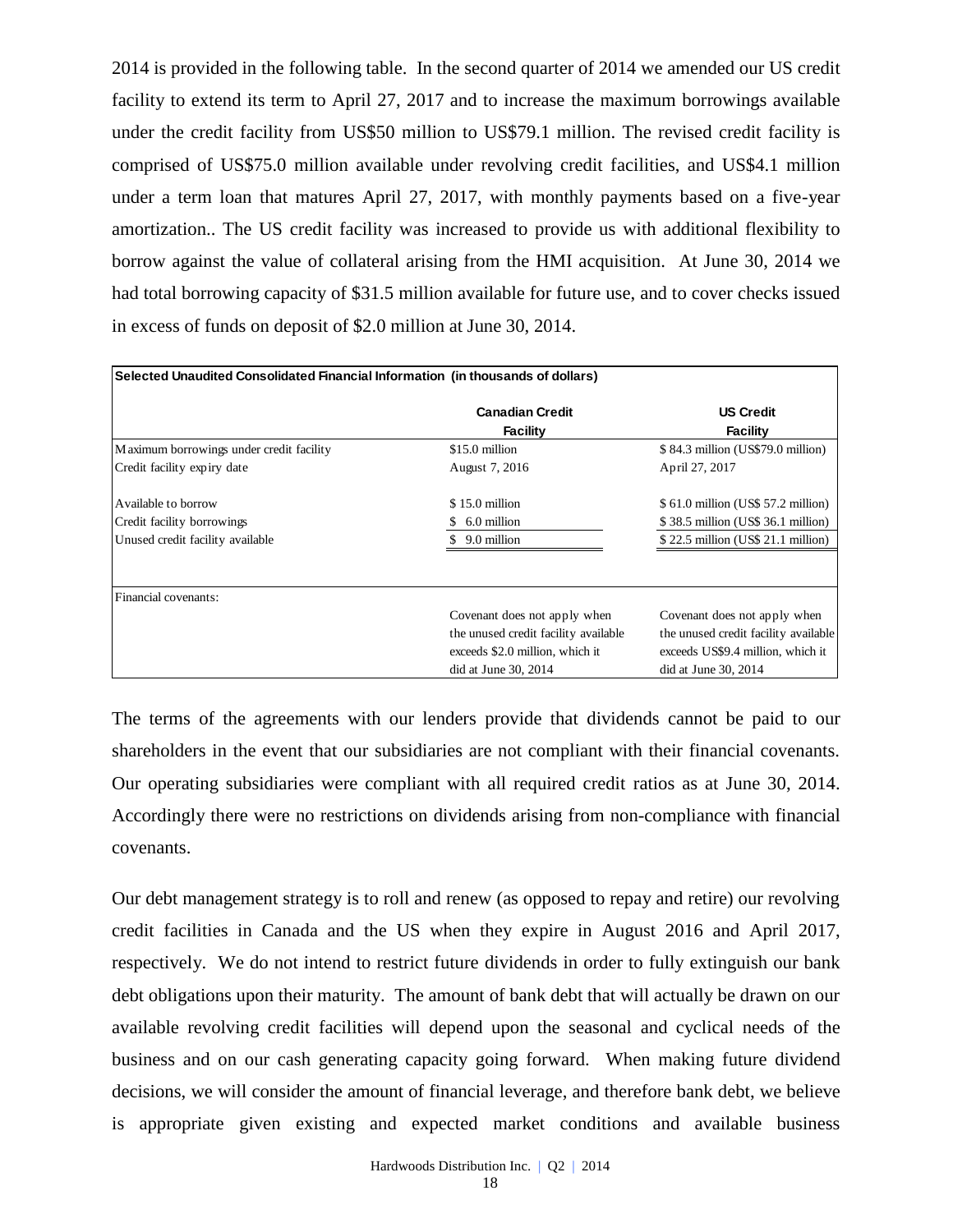opportunities. We do not target a specific financial leverage amount. We believe our current credit facilities are sufficient to finance our working capital needs and market expansion strategy.

## 5.4 Contractual Obligations

There were no significant changes in our contractual commitments outside of the normal course of business, compared with those set forth in our 2013 Annual Report, available on SEDAR at www.sedar.com.

# 5.5 Off-Balance Sheet Arrangements

We have no off-balance sheet arrangements.

## 5.6 Financial Instruments

Financial assets include cash and cash equivalents and current and long-term receivables, which are measured at amortized cost. Financial liabilities include bank indebtedness, accounts payable and accrued liabilities, income taxes payable and finance lease obligations which are measured at amortized cost. The carrying values of our cash and cash equivalents, accounts receivable, income taxes payable, accounts payable and accrued liabilities approximate their fair values due to the relatively short period to maturity of the instruments. The fair value of long-term receivables and finance lease obligations are not expected to differ materially from carrying value given the interest rates being charged and term to maturity. The carrying values of the credit facilities approximate their fair values due to the existence of floating market-based interest rates.

# 5.7 Share Data

As at August 13, 2014, the date of this MD&A, we had 16,539,378 common shares issued and outstanding. In addition, at August 13, 2014 we had outstanding 38,001 performance shares and 172,075 restricted shares under the terms of our long-term incentive plan. The performance and restricted shares can be settled in common shares of the Company issued from treasury, shares purchased by us in the market, or in an amount of cash equal to the fair value of our common shares, or any combination of the foregoing. The restricted and performance shares vest over periods of up to three years and we intend to issue common shares from treasury to settle these obligations as they vest.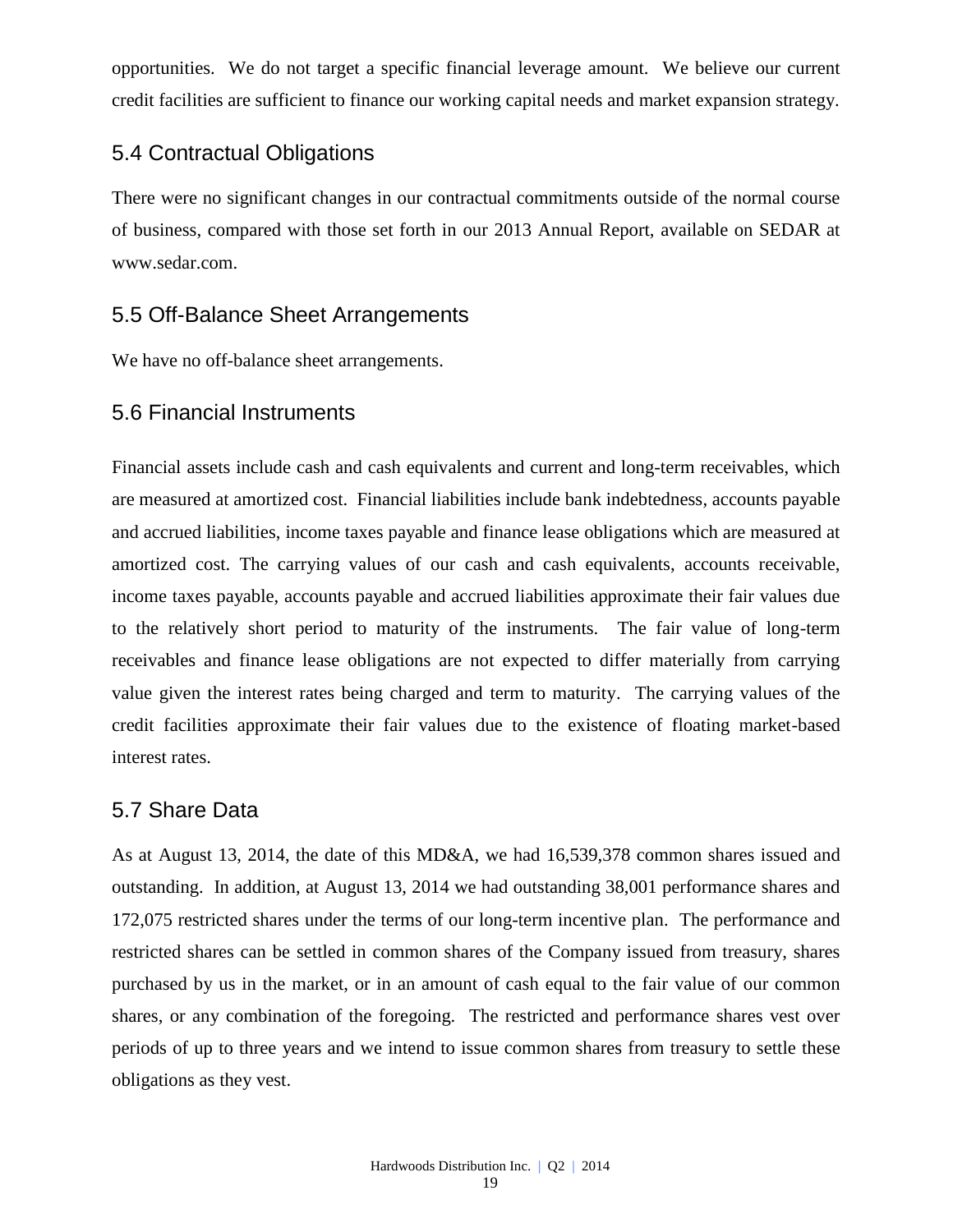# 5.8 Dividends

In the second quarter of 2014, we declared a quarterly dividend of \$0.045 per share, which was paid on July 31, 2014 to shareholders of record as at July 18, 2014. On August 13, 2014 we declared a quarterly dividend of \$0.045 per share, payable on October 31, 2014 to shareholders of record as at October 20, 2014. The Board regularly assesses our dividend strategy, giving due consideration to anticipated cash needs for additional working capital to support growing the business, appropriate debt levels, acquisition opportunities which may be available, expected market conditions, demand for our products, and other factors.

# **6.0 Related Party Transactions**

There were no material related party transactions in the three or six months ended June 30, 2014 or in the comparative periods in the prior year.

# **7.0 Critical Accounting Estimates & Adoption of Changes in Accounting Policies**

# 7.1 Critical Accounting Estimates

The preparation of financial statements in accordance with IFRS requires that we make estimates and assumptions that can have a material impact on our results of operations as reported on a periodic basis. We base our estimates and assumptions on past experience and other factors that are deemed reasonable under the circumstances. Actual results could differ from these estimates. The critical estimates used in preparing our financial statements are:

*Accounts Receivable Provision*: Due to the nature of our business and the credit terms we provide to our customers, we anticipate that a certain portion of required customer payments will not be made, and we maintain an allowance for these doubtful accounts. The allowance is based on our estimate of the potential of recovering our accounts receivable, and incorporates current and expected collection trends.

*Deferred Income Taxes:* We are required to make estimates and assumptions regarding future business results, as well as the amount and timing of certain future discretionary tax deductions available to us. These estimates and assumptions can have a material impact upon the amount of deferred income tax assets and liabilities that we recognize.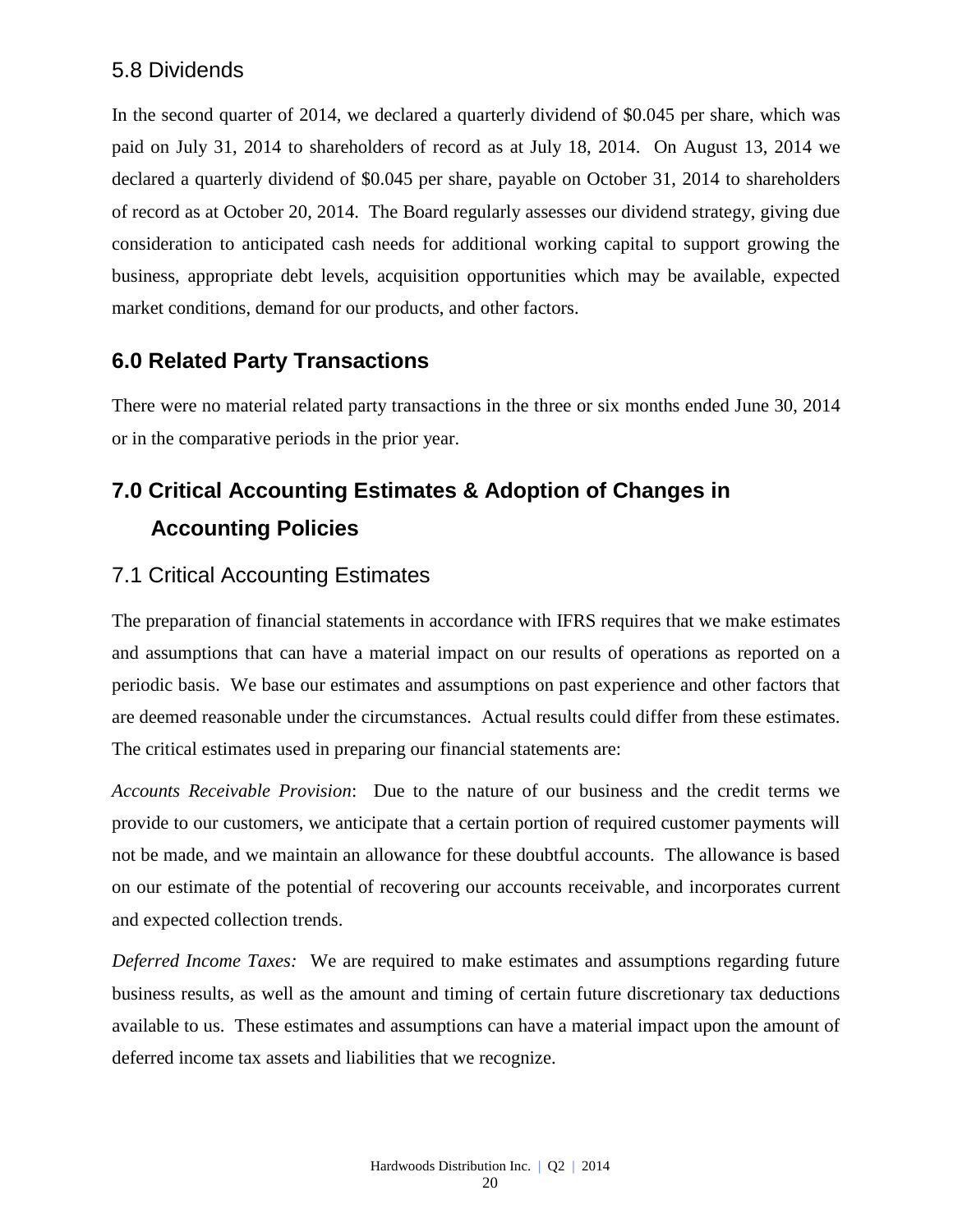*Business combinations:* Estimation is required in allocating the purchase price paid for HMI to the identifiable assets acquired. The process of allocating the purchase price takes into account the nature and condition of the assets acquired.

#### 7.2 Adoption of New Accounting Policies

There were no new standards effective January 1, 2014 that have an impact on the Company's Interim Financial Statements. The following new standards and interpretations have not yet been adopted:

#### IFRS 9, *Financial Instruments ("IFRS 9")*

IFRS 9 will replace IAS 39, *Financial Instruments: Recognition and Measurement* ("IAS 39"). IFRS 9 will replace the multiple classification and measurement models in IAS 39 with a single model that has only two classification categories: amortized cost and fair value. The new standard also requires a single impairment method to be used, provides additional guidance on the classification and measurement of financial liabilities, and provides a new general hedge accounting standard.

The mandatory effective date has been set for January 1, 2018, however early adoption of the new standard is permitted. The Company does not intend to early adopt IFRS 9 in its consolidated financial statements for the annual period beginning on January 1, 2015. The adoption of IFRS 9 is currently not expected to have a material impact on the consolidated financial statements given of the nature of the Company's operations and the types of financial instruments that it currently holds however the Company will continue to assess the extent of impact as the mandatory adoption date approaches.

#### IFRS 15, *Revenue from Contracts with Customers ("IFRS 15")*

IFRS 15 is effective for fiscal years commencing on or after January 1, 2017 and will replace IAS 18 *Revenue* and a number of revenue related standards and interpretations. IFRS 15 contains a single model that applies to contracts with customers and two approaches to recognizing revenue: at a point in time or over time. The model features a contract-based fivestep analysis of transactions to determine whether, how much and when revenue is recognized. New estimates and judgmental thresholds have also been introduced, which may affect the amount and/or timing of revenue recognized.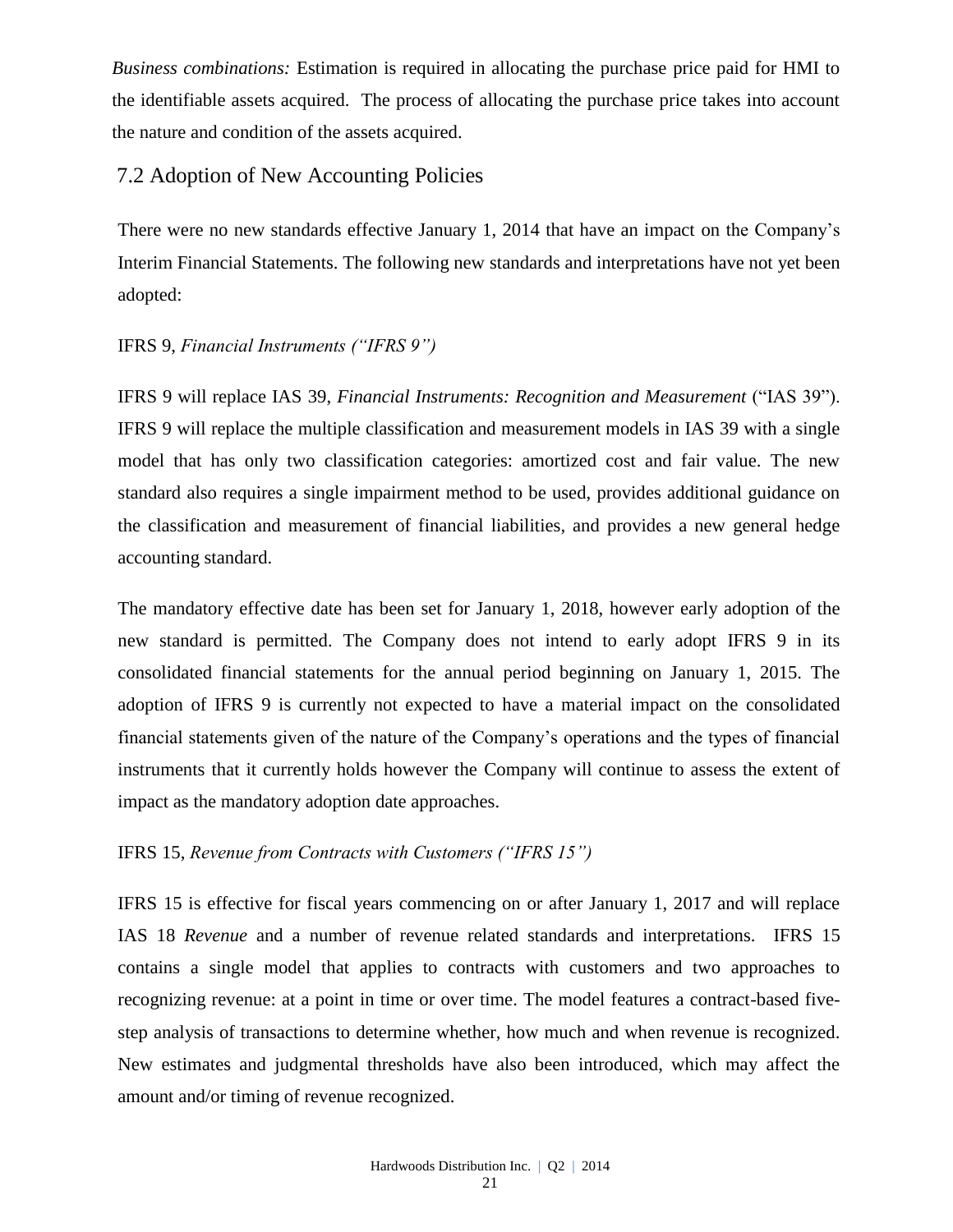The Company intends to adopt IFRS 15 in its financial statements for the annual period beginning on January 1, 2017. The Company is assessing the impact of this new standard but does not expect the amendments to have a material impact on the consolidated financial statements.

# **8.0 Risks and Uncertainties**

We are exposed to a number of risks and uncertainties in the normal course of business that could have a negative effect on our financial condition or results of operations. We identify significant risks that we were aware of in our Annual Information Form dated March 10, 2014, and in our Information Circular dated March 28, 2014. Both documents are available to readers at [www.sedar.com.](http://www.sedar.com/)

In March 2014 certain trade sanctions were imposed against Russia, in response to that country's actions in the Crimean peninsula of Ukraine. Approximately 2% of our sales are generated by products sourced from Russia. To date, the limited sanctions imposed have not impacted our purchases from Russia. However we are closely monitoring developments in the Ukraine that could lead to additional trade sanctions that might affect future sourcing of Russian product for resale in North America.

# **9.0 Internal Control over Financial Reporting**

Our management is responsible for establishing and maintaining adequate disclosure controls and procedures ("DC&P") and internal control over financial reporting ("ICFR"). Any systems of DC&P and ICFR, no matter how well designed, have inherent limitations. Therefore, even those systems determined to be effective can provide only reasonable assurance with respect to information required to be disclosed and financial statement preparation and presentation.

Our management has limited the scope of its design of DC&P and ICFR to exclude controls, policies and procedures of HMI, which we acquired on April 28, 2014. For the quarter ended June 30, 2014, HMI accounted for \$6.7 million of our consolidated revenues and \$0.5 million of profit. As at June 30, 2014, HMI accounted for \$9.8 million of our current assets, \$5.0 of our non-current assets, \$2.4 of our current liabilities and nil of our non-current liabilities.

There have been no changes in our ICFR during the quarter ended June 30, 2014 that have materially affected, or are reasonably likely to materially affect, our ICFR.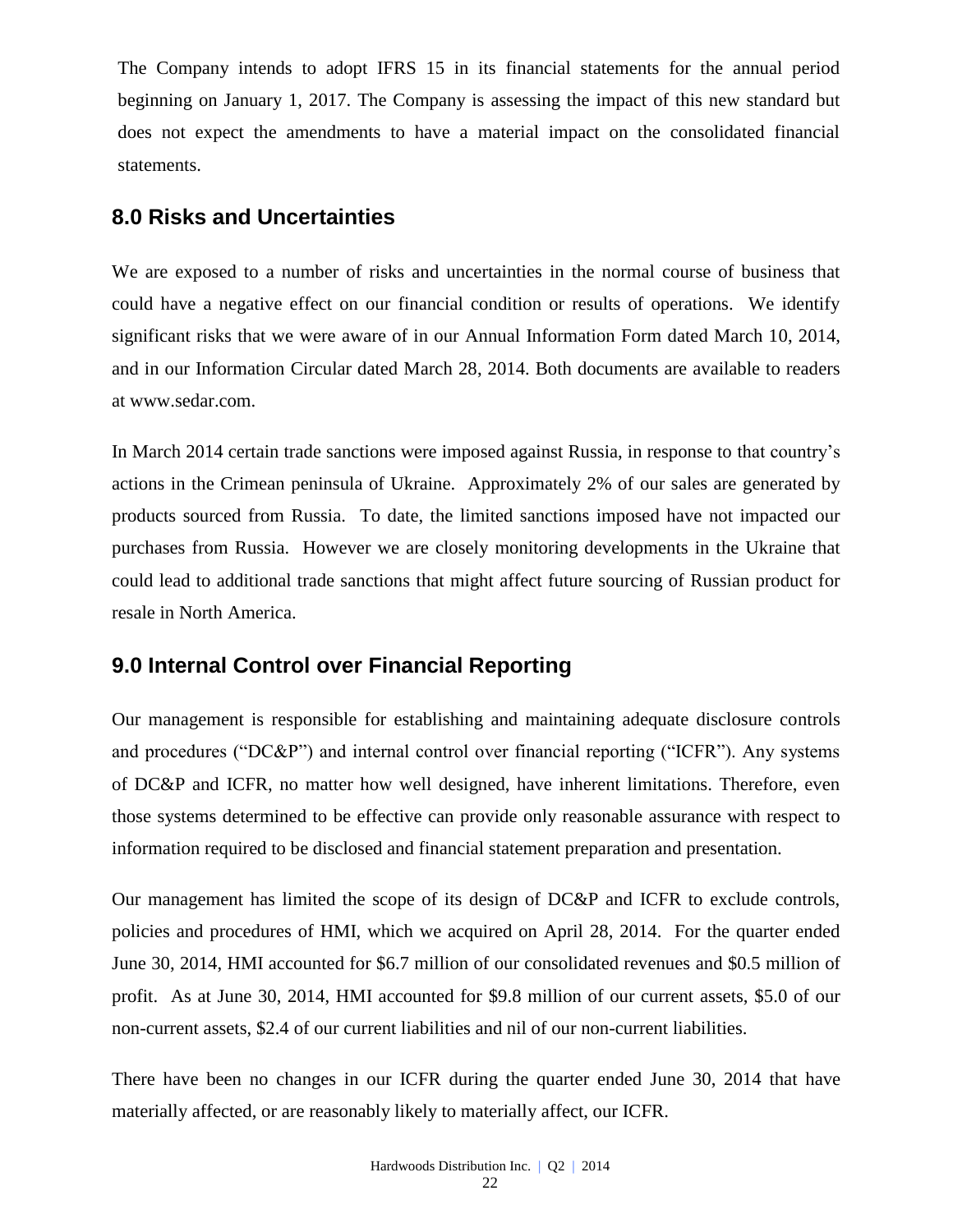## **10.0 Note Regarding Forward Looking Information**

Certain statements in this MD&A contain forward-looking information within the meaning of applicable securities laws in Canada ("forward-looking information"). The words "anticipates", "believes", "budgets", "could", "estimates", "expects", "forecasts", "intends", "may", "might", "plans", "projects", "schedule", "should", "will", "would" and similar expressions are often intended to identify forward-looking information, although not all forward-looking information contains these identifying words.

The forward-looking information in this MD&A includes, but is not limited to: that we anticipate continued year-over-year sales growth through the second half of 2014 supported by the continued US market recovery, implementation of our business strategies, the positive foreign exchange impact of a weaker Canadian dollar, and the addition of the HMI business, partially offset by a recent softening trend in prices for some hardwoods lumber species; that the National Association of Homebuilders is calling for 1.038 million new housing starts in 2014, somewhat lower than previous estimates, but still up 12.3% over 2013; that renovation spending in the US is expected to rise 6.5% year over year according to the Home Improvement Research Institute, and non-residential construction is expected to increase 11.6% according to McGraw Hill Construction estimates; that in the Canadian market, 2014 housing starts are expected to remain unchanged from 2013 levels, while growth in the renovation and commercial construction markets is expected to be in line with inflation; that our focus in the second half of 2014 will be on continuing to expand our US market share and successfully integrating our newly acquired HMI business. We are also actively pursuing our "Leverage Imports" and "Strengthen Commercial" strategies; that going forward, we have a strong and experienced management team in place to run the business and execute our strategy while CEO Lance Blanco recovers from a cycling accident that occurred in late July; that the Board of Directors will continue to review our financial performance and assess quarterly dividend payments on a regular basis; our perspective that in terms of cash utilization, our primary focus through the balance of 2014 will remain on retaining the cash necessary to finance the significant market opportunity in the US and keeping our balance sheet strong to support strategic acquisitions; that we believe we have made sufficient expenditures to sustain productive capacity of our business as it relates to our needs for property, plant and equipment; that our acquisition of HMI on April 28, 2014 will increase our future capital expenditure needs as the HMI business requires ongoing investment in machinery and equipment; that we anticipate that additional annual capital expenditure requirements of approximately \$0.6 million will be required to maintain the productive capacity of HMI; that our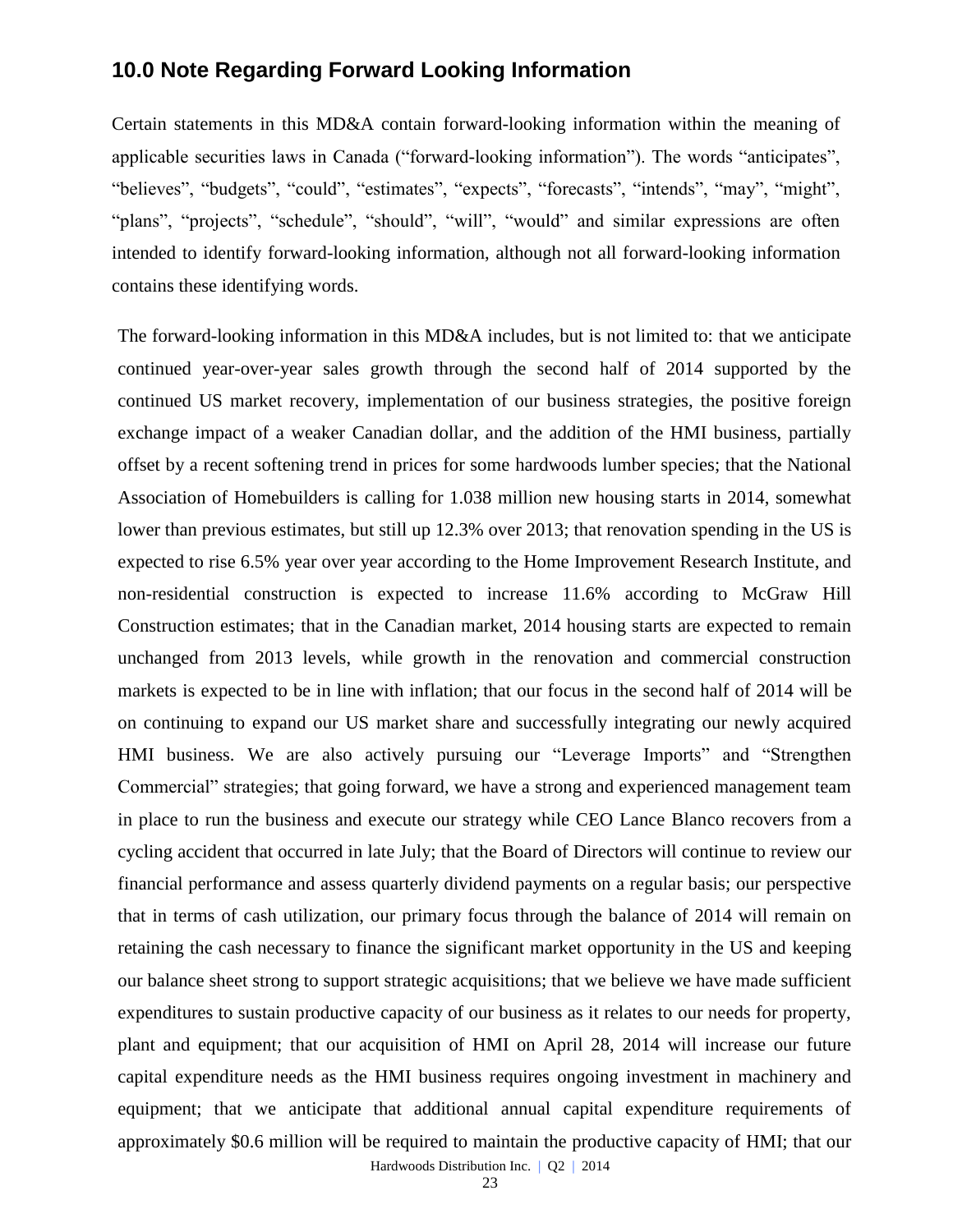debt management strategy is to roll and renew (as opposed to repay and retire) our revolving credit facilities in Canada and the US when they expire in August 2016 and April 2017, respectively; that we do not intend to restrict future dividends in order to fully extinguish our bank debt obligations upon their maturity; that the amount of bank debt that will actually be drawn on our available revolving credit facilities will depend upon the seasonal and cyclical needs of the business and on our cash generating capacity going forward; that when making future dividend decisions, we will consider the amount of financial leverage, and therefore bank debt, we believe is appropriate given existing and expected market conditions and available business opportunities; that we do not target a specific financial leverage amount; and that we believe our current credit facilities are sufficient to finance our working capital needs and market expansion strategy.

The forecasts and projections that make up the forward-looking information are based on assumptions which include, but are not limited to: there are no material exchange rate fluctuations between the Canadian and US dollar that affect our performance; the general state of the economy does not worsen; we do not lose any key personnel; there are no decreases in the supply of, demand for, or market values of hardwood lumber or sheet goods that harm our business; we do not incur material losses related to credit provided to our customers; our products are not subjected to negative trade outcomes; we are able to sustain our level of sales and EBITDA margins; we are able to grow our business long term and to manage our growth; there is no new competition in our markets that leads to reduced revenues and profitability; we do not become subject to more stringent regulations; importation of products manufactured with hardwood lumber or sheet goods does not increase and replace products manufactured in North America; our management information systems upon which we are dependent are not impaired; our insurance is sufficient to cover losses that may occur as a result of our operations; and, the financial condition and results of operations of our business upon which we are dependent is not impaired.

The forward-looking information is subject to risks, uncertainties and other factors that could cause actual results to differ materially from historical results or results anticipated by the forward-looking information. The factors which could cause results to differ from current expectations include, but are not limited to: exchange rate fluctuations between the Canadian and US dollar could affect our performance; our results are dependent upon the general state of the economy; we depend on key personnel, the loss of which could harm our business; decreases in the supply of, demand for, or market values of hardwood lumber or sheet goods could harm